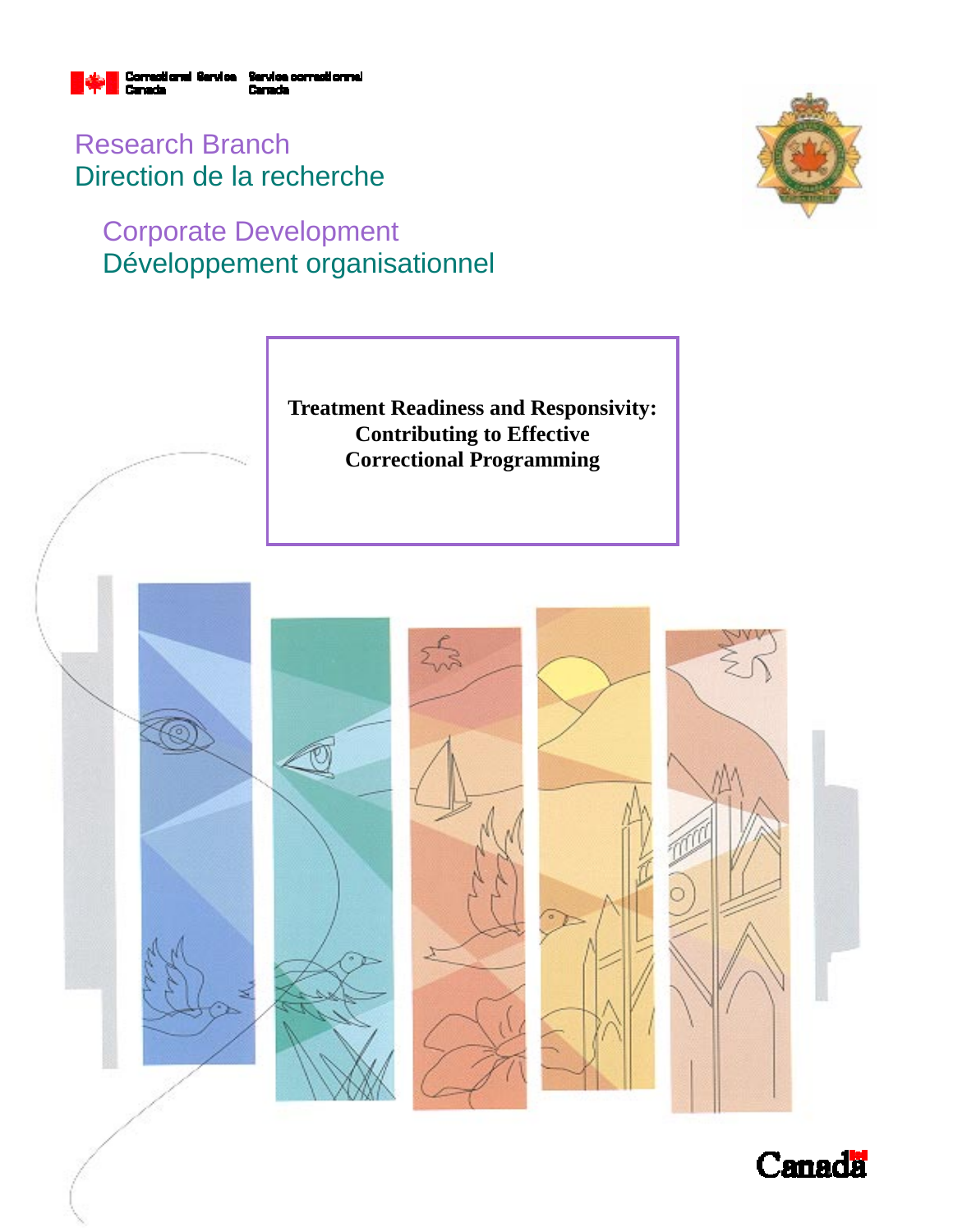

# **Contributing to Effective Correctional Programming**

Ralph Serin, Research Branch

&

Sharon Kennedy, Eastern and Northern District

Correctional Service of Canada

March 1997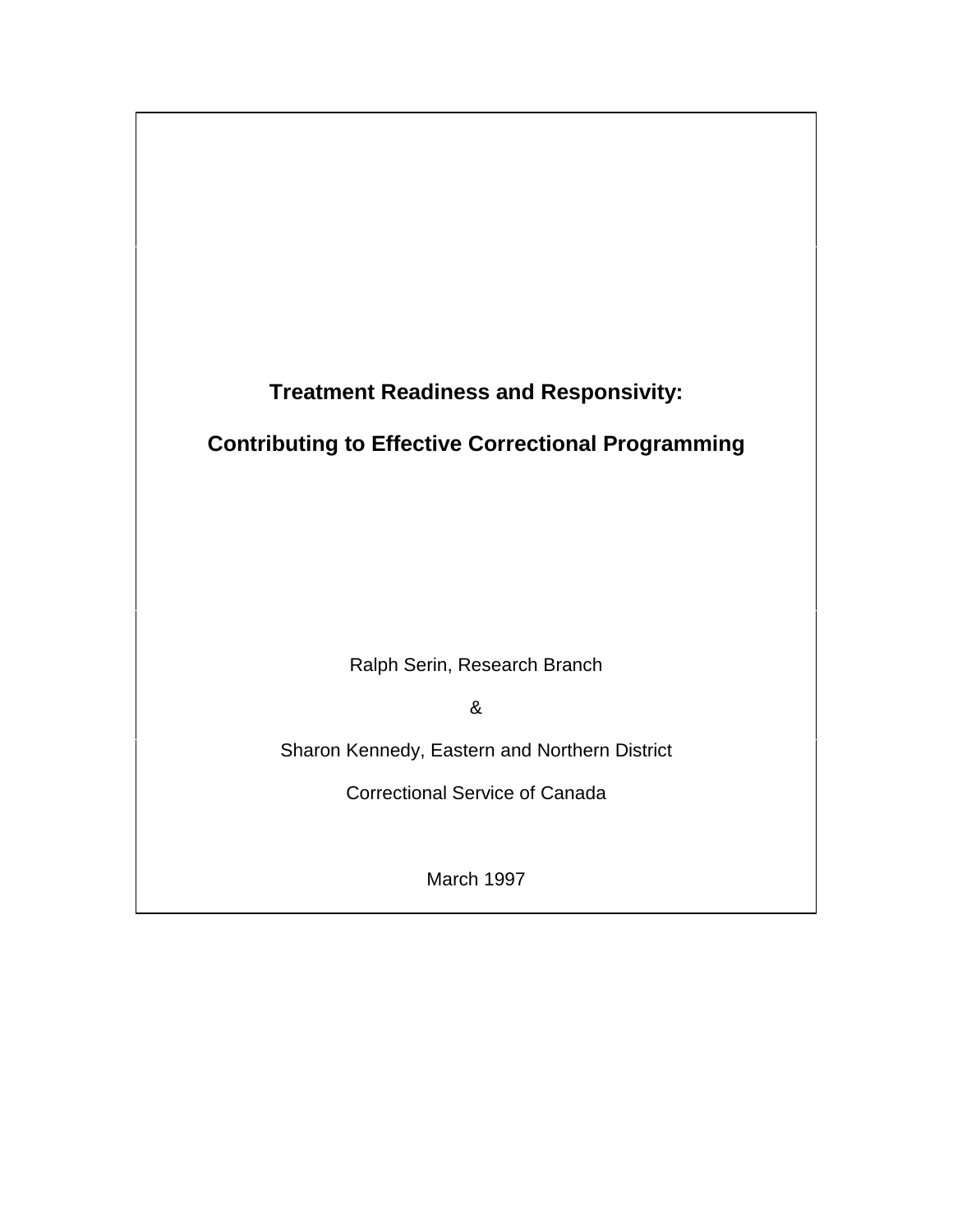### **Acknowledgments**

We would like to express our appreciation to the program delivery staff at Frontenac Institution, staff at the Millhaven Sex Offender Assessment Unit, Franca Cortoni at Bath Institution and Dr. Tony Eccles for their assistance in collecting the pilot data. We would also like to thank Shelley Brown who entered the data and completed the statistical analyses for this project.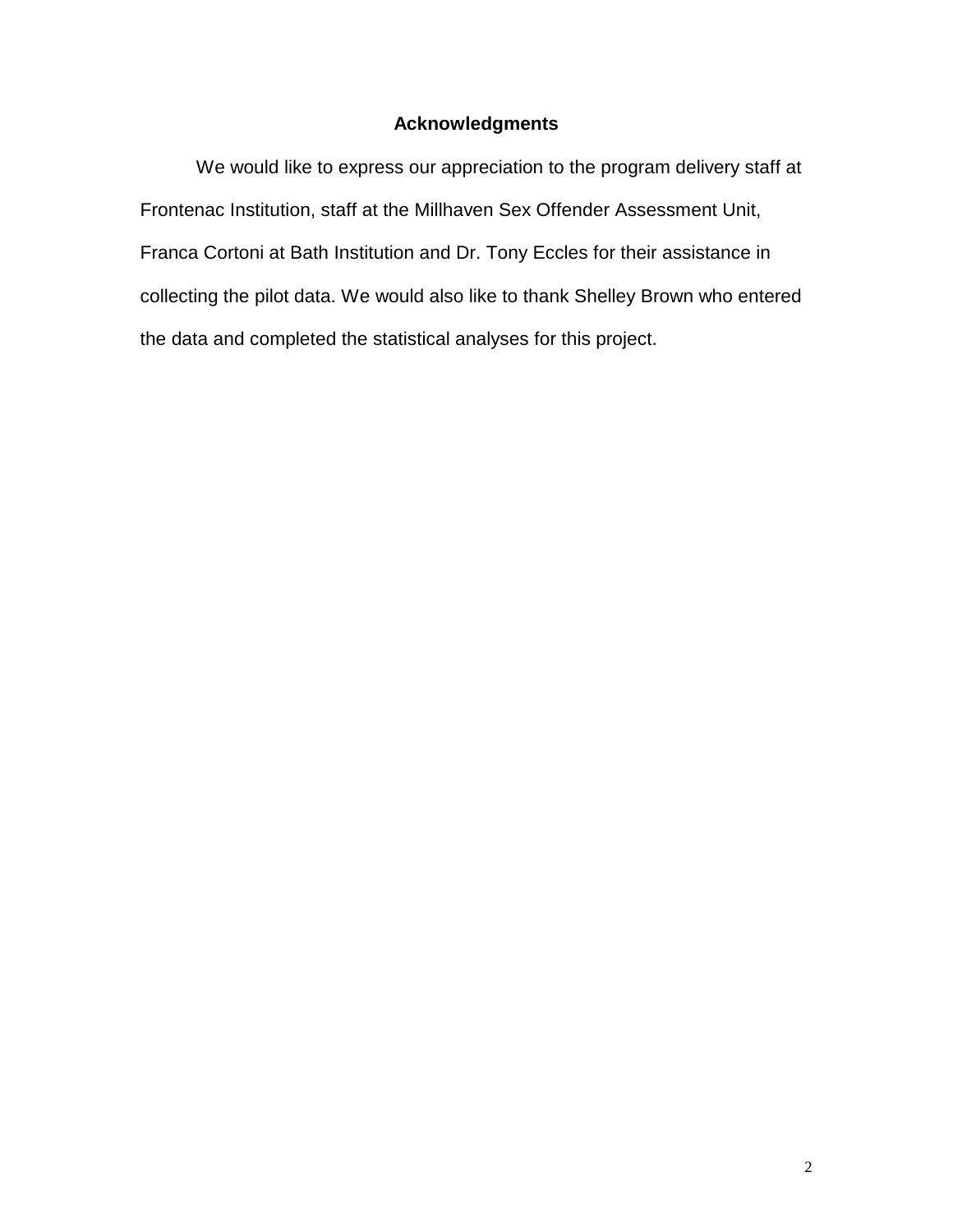#### **Treatment Readiness and Responsivity:**

#### **Contributing to Effective Correctional Programming**

#### **Executive Summary**

The present report provides an overview of issues related to the effective treatment of offenders. Treatment responsivity is considered to be comprised of two related constructs, treatability, a term used in forensic settings, and treatment effectiveness. The former describes aspects of motivation and treatment compliance, while the latter considers the assessment of treatment gain and generalization of treatment effects. The purpose of this paper is to integrate these constructs into a contemporary model to guide the development of an assessment protocol for use by clinicians and program staff in correctional settings. The resultant protocol is generic, permitting its application across a range of programs. Preliminary data are presented which support its utility and recommendations are made regarding its further development prior to implementation.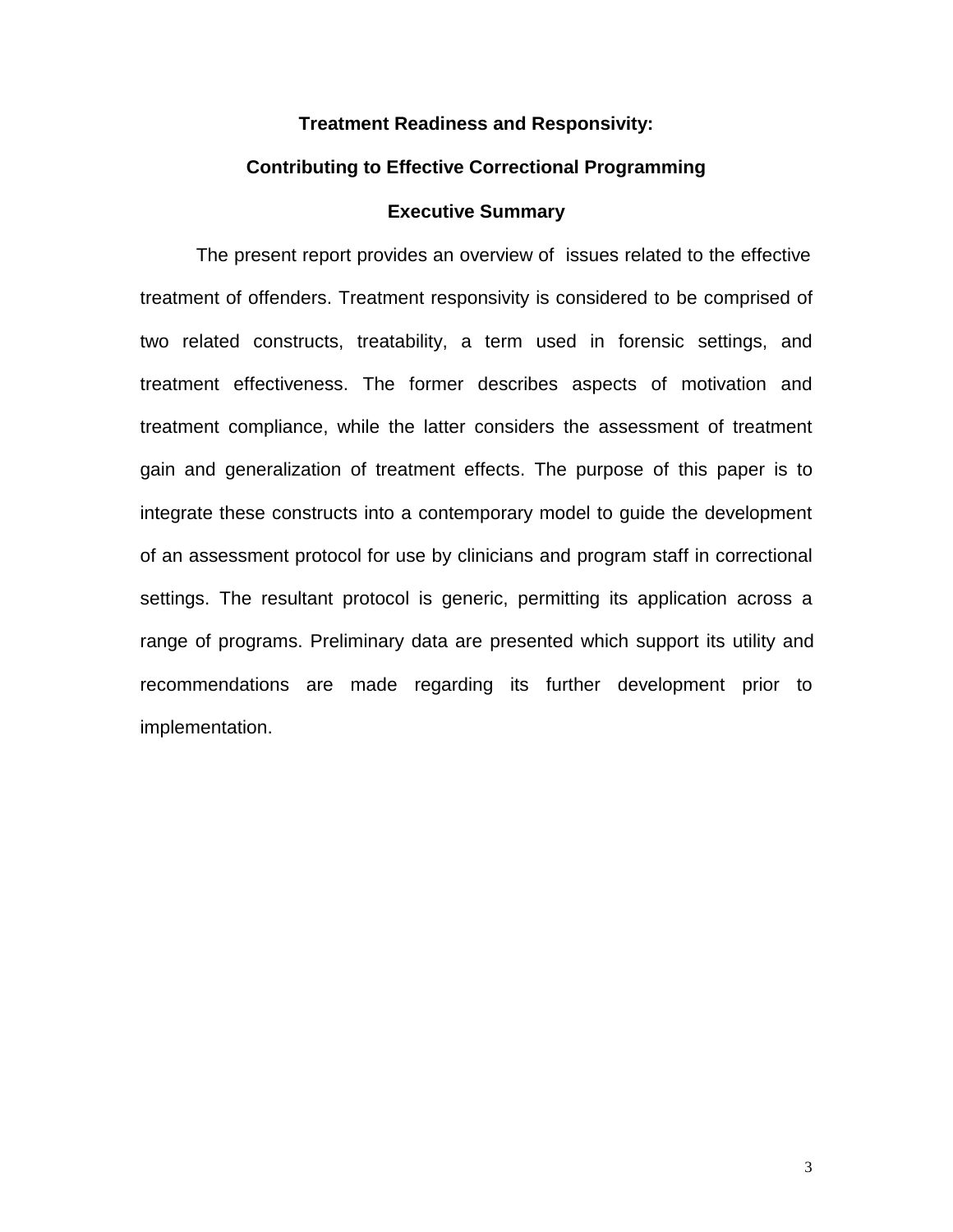### **Table of Contents**

| Development of A Protocol For The Assessment of |
|-------------------------------------------------|
|                                                 |
|                                                 |
|                                                 |
|                                                 |
|                                                 |
|                                                 |
|                                                 |
|                                                 |
|                                                 |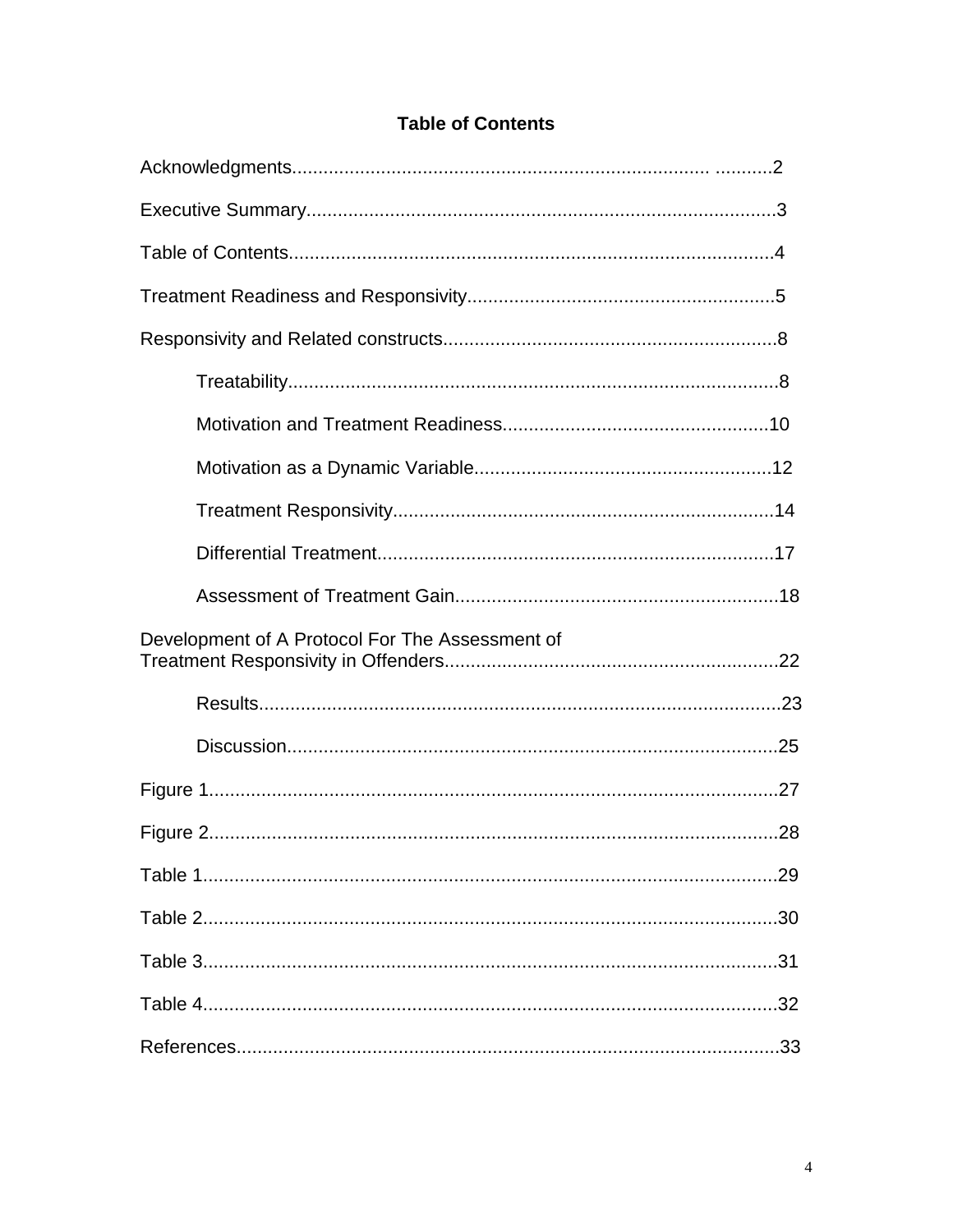#### **Treatment Readiness and Responsivity:**

#### **Contributing to Effective Correctional Programming**

In most Correctional agencies today, treatment is viewed as an integral part of the risk management continuum and offender responsivity is a critical issue for correctional programs. Therefore, this research report, which is set in the context of a risk/need management framework, will present a theoretical overview of the concept of offender treatment responsivity. Preliminary findings from a standardized assessment battery of offender responsivity will be presented and a number of responsivity-related factors will be identified and discussed in terms of their potential impact on treatment outcome. Our objective is to place the construct of treatment responsivity into a context which underscores the importance of allocating offenders to programs in the most effective manner and to delineate factors that might mediate the effectiveness of treatment services.

To date, the Correctional Service of Canada (CSC) has invested heavily in the development of systematic assessment and re-assessment of criminogenic needs and offender risk (Motiuk, 1997) in order to plan for the delivery of correctional programs. A strategy has been developed to ensure each offender receives a correctional treatment plan which reflects this assessment. Further, a variety of core programs are available (Cognitive Skills, Anger and Emotions Management, Living Without Violence, Parenting, Offender Substance Abuse Program) across all sites and security levels, including the community. Preliminary outcome data regarding reduced recidivism and positive program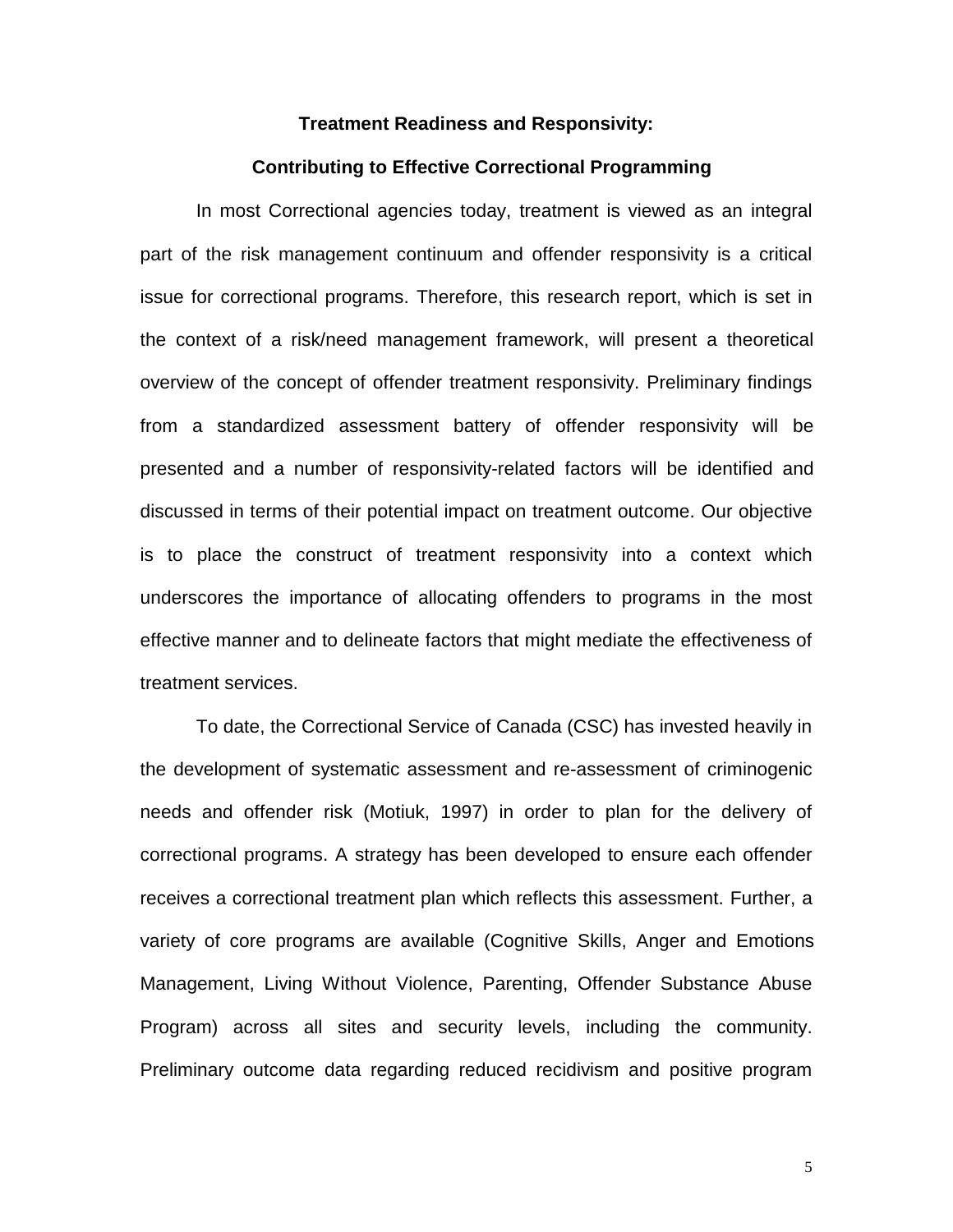evaluation are encouraging. These findings demonstrate that the provision of correctional programs with high integrity is good correctional management (Millson, Weekes, & Lightfoot 1995; Robinson, 1995). Further, this strategy of identifying offenders' risk level and targeting their needs is consistent with CSC's Mission Statement. Additionally, environmental scans in the form of staff and offender surveys have yielded important information regarding their views and expectations about correctional programs (Correctional Service of Canada, Lariviere; 1994, 1995). Overall there is strong support by staff and offenders for correctional programs in the CSC. Moreover, reports by the Auditor General (May 1996, November 1996) and the Reintegration Task Force (January 1997) highlight the critical role of programs in the correctional process. Therefore, CSC has taken a strong stance in support of treatment programs for offenders.

The work of Andrews and his associates (1986, 1990) outlines the key principles of effective correctional programming. These principles are based on their in depth analysis of programs that showed above average success in reducing recidivism. The risk principle states that the intensity of the treatment intervention should correspond with offenders' risk of recidivism. This is because higher risk cases tend to respond better to intensive service, while low risk cases respond better to less intensive service. Once offenders are appropriately matched in this manner, attention should be directed to the sorts of needs that the treatment program should address. The need principle distinguishes between criminogenic and noncriminogenic needs. The former are dynamic risk factors (Gendreau et al. 1994), which if changed reduce the likelihood of criminal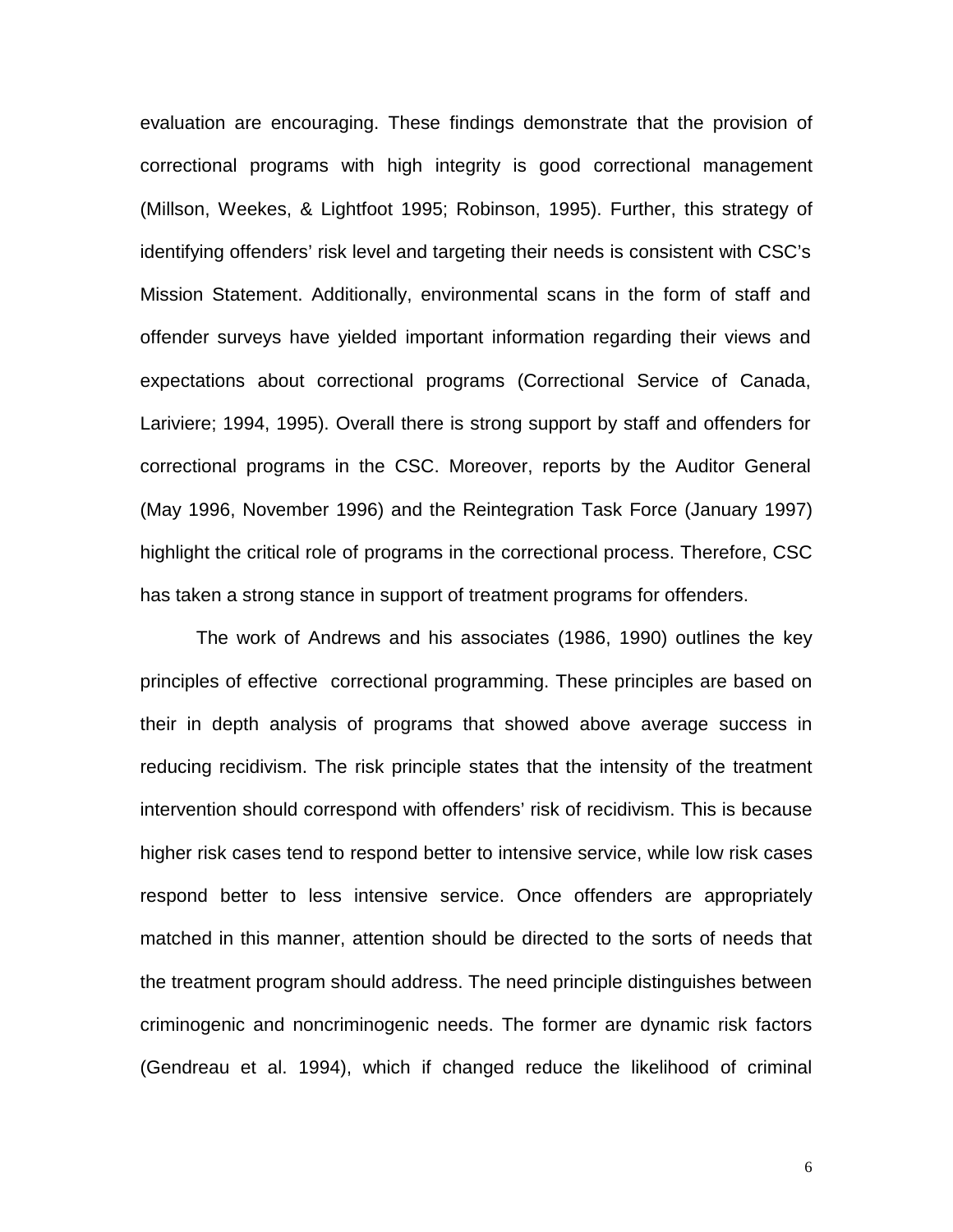conduct. In contrast, noncriminogenic needs, which are derived from personality variables such as personal distress and self-esteem (Gendreau et al,. 1994), are considered less relevant targets for treatment since their resolution does not have a significant impact on recidivism. Finally, the responsivity principle states that styles and modes of treatment service must be closely matched to the preferred learning style and abilities of the offender to enhance efficacy (Bonta, 1995).

Although the principles of risk and need have been clearly articulated in the literature, the precise role and function of offender responsivity and other variables related to motivation are not yet clearly understood in correctional intervention. This is despite the fact that these variables are widely recognized as key factors mediating the success of treatment programs, notably in the area of addictions (Miller, 1985). It is our view that treatment readiness and responsivity must be assessed and considered in treatment planning if the maximum effectiveness of treatment programs is to be realized.

#### **RESPONSIVITY AND RELATED CONSTRUCTS**

It is commonly accepted that behavioral, cognitive-behavioral, and multimodal intervention strategies yield the best outcome for correctional samples (Andrews & Bonta, 1994). However, the provision of well designed programs with therapeutic integrity, while necessary, is not a sufficient requirement for effective intervention with offenders. Not only must intervention target criminogenic needs, but, therapists and service providers must consider offenders' learning styles and characteristics, and then match offenders' and therapists' styles. Several of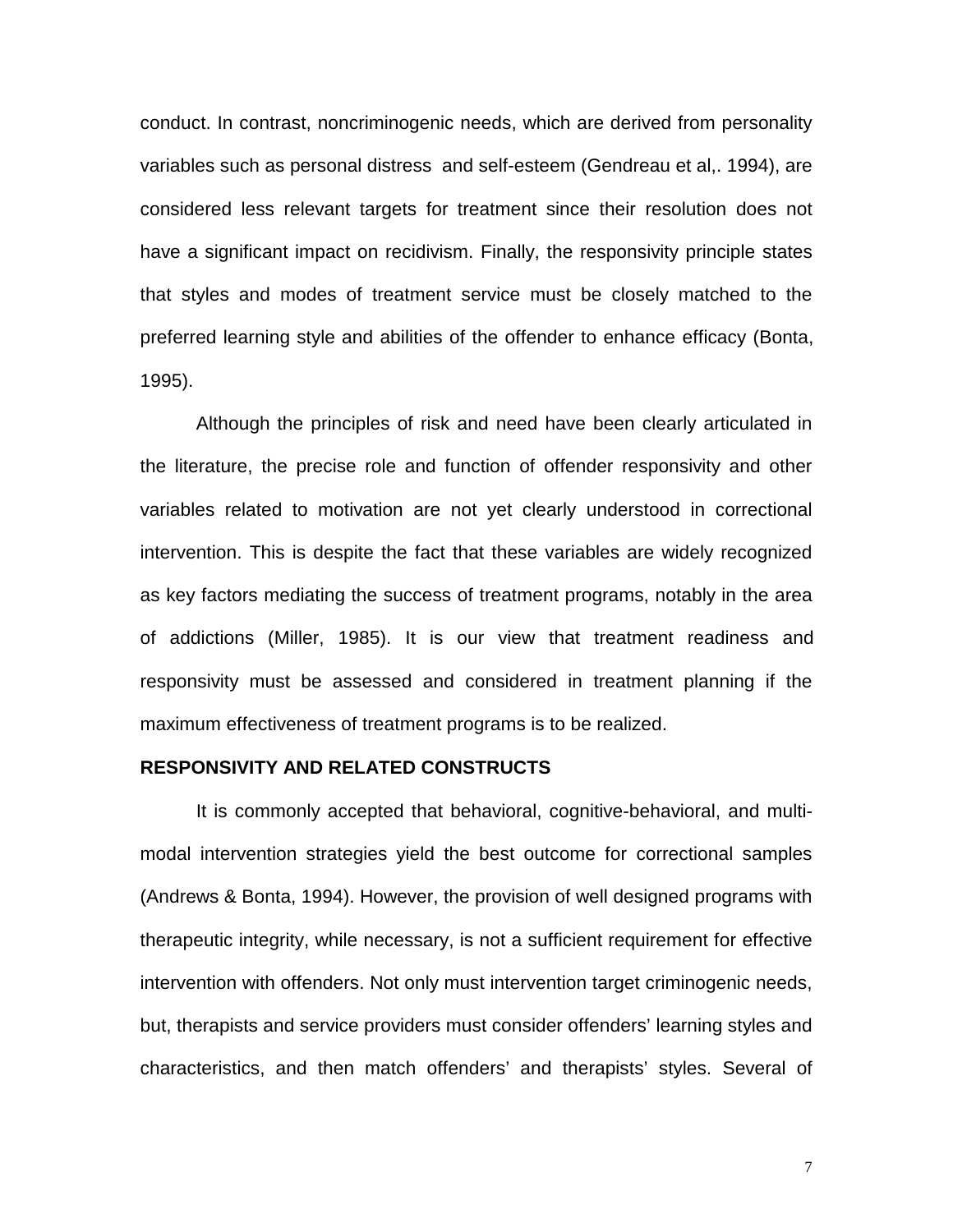these issues are fundamental to the principle of treatment responsivity, a term used to describe client-based factors which influence the potential for positive treatment effects. Below, we review the responsivity principle, its related constructs and their relationship to risk, need, and effective intervention in corrections.

#### **Treatability**

Rogers and Webster (1989) suggest that treatability refers to the clinical determination of which patients (offenders), under what treatment modalities and environmental conditions will respond most favorably. Their conclusion was that clinicians who attempt to assess treatability are hampered by a lack of consentual understanding of the construct and its relationship to treatment outcome. This is consistent with data reported by Quinsey and Macguire (1983) which revealed that mental health staff demonstrate poor interclinician reliability when assessing the treatability of offenders with personality disorders. Although most offenders meet the DSM-IV diagnostic criteria for personality disorder (APA, 1994; Marshall & Serin, in press), clinicians disagree about relevant treatment strategies and treatment efficacy for these offenders. This creates a dilemma for informed treatment planning.

Heilbrun and his colleagues (Heilbrun, Bennett, Evans, Offult, Reiff, White, 1988; Heilbrun, Bennett, Evans, Offult, Reiff, White, 1992) took the initial steps to develop a means of assessing treatability. First, they identified four key aspects: (a) appropriateness (fit between treatment goals and patient deficits), (b) response history (previous experience with this form of treatment, (c)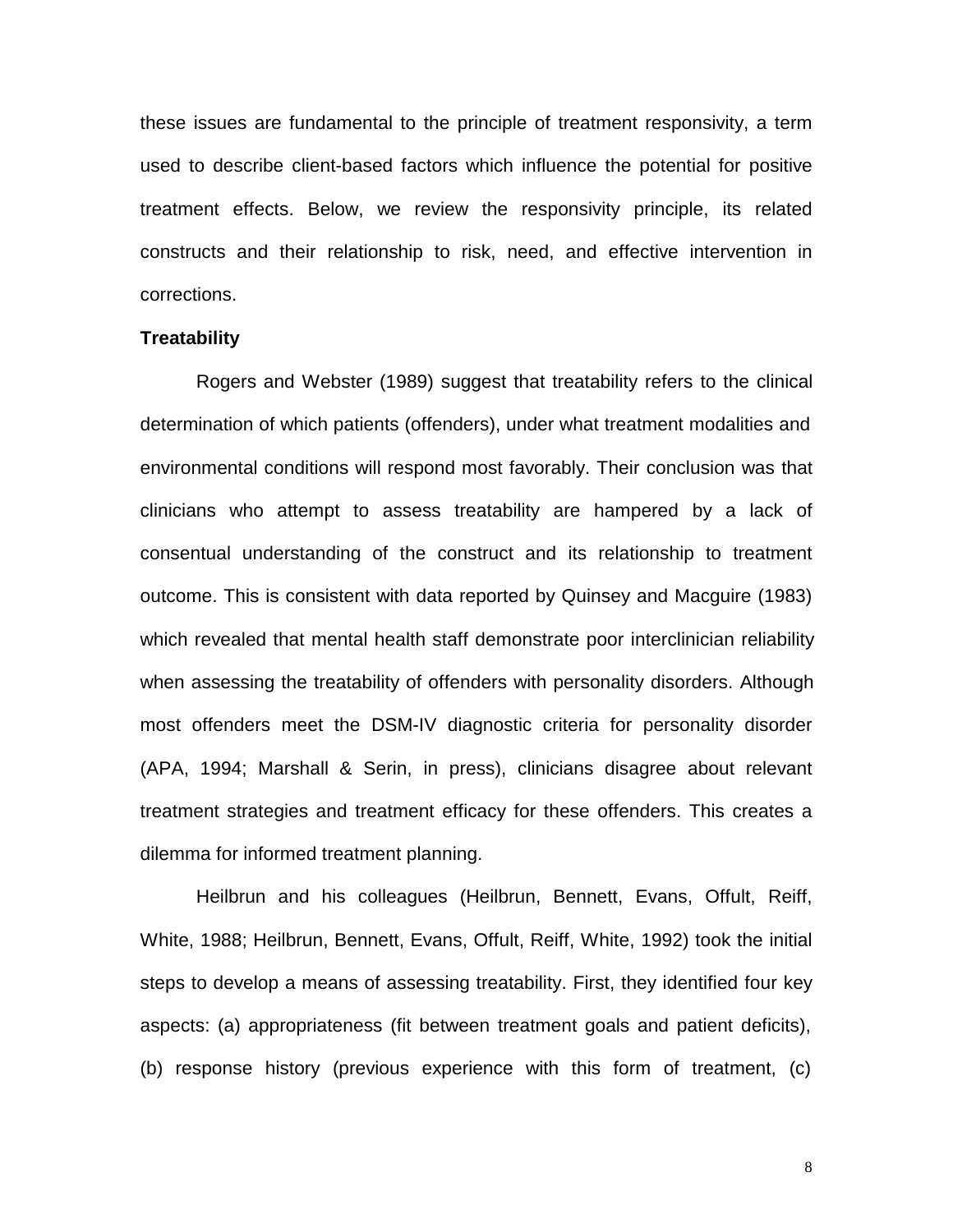motivation, and (d) contraindications. Then, they created individual items and organized them into the following areas: i) biological (appropriate disorder, history of response, physical contraindications, and motivation); ii) educational/training (lacking in relevant skill, response to past educational/training interventions, likelihood that training will be productive, and motivation for specific training, with these four items rated separately for vocational skills, social skills, living skills, anger management, medication management, and communications skills); iii) management (frequency of threatening or aggressive behavior, past response to management interventions, likelihood that management will be effective); and iv) psychotherapy (extent of discontent or ineffectiveness, past response to psychotherapy, contraindications, and motivation). By creating a scale using these items, Helibrun et al (1992) demonstrated modest overall reliability, with the strongest findings in the areas of psychotherapy and biological treatment. These data support the view that even the treatability aspect of responsivity is a multifaceted concept and that a great deal more work is required to operationalize the construct in a meaningful and empirically sound manner.

#### **Motivation and Treatment Readiness**

The traditional view of motivation, that it is a personality characteristic, was both restrictive and simplistic. Thus, motivation was conceptualized as a state factor (i.e., motivated or unmotivated) and, the desire to change was perceived as a quality one had or did not have. Importantly, this perspective failed to include factors which influence a person's desire to change his or her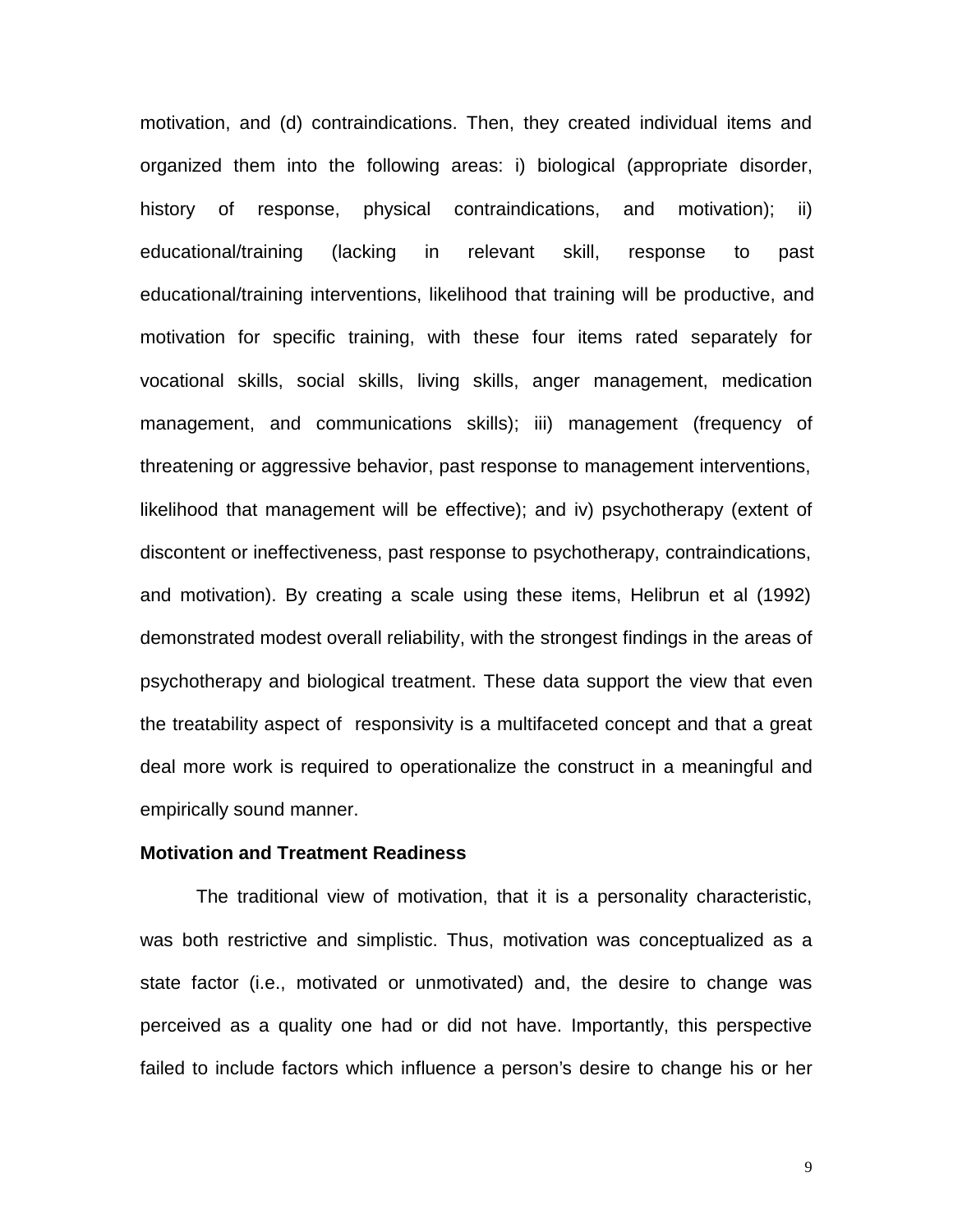behavior. This view has been replaced in recent years with a one that emphasizes the complexity of change. This interactional model asserts that internal and external factors influence the change process. From this perspective, motivation is viewed as an interactional and interpersonal process that can be influenced in a positive way by the clinician. Motivation in this context is dynamic and it therefore behooves the therapist **to motivate** the offender (Miller & Rollnick, 1991).

Thus far, we have emphasized the importance of multi-method assessment of criminogenic treatment targets, the need for programs of high integrity which reflect good correctional practices, appropriate matching of offenders to treatment modalities, consideration of therapist and offender characteristics, and the assessment of treatment readiness. The next stage is to create effective motivational choices so that offenders are most likely to respond favorably to correctional programming. This includes enhancing offender motivation and dealing with resistant clients after the pre-treatment assessment of treatment readiness. Motivation may be operationally defined as "the probability that a person will enter into, continue, and adhere to a specific strategy". Therefore, it cannot be adequately measured by self-report, but must include behavioral referents. Treatment motivation can be measured by attrition rates, attendance, and participation levels, including willingness to complete homework and disclosure in sessions. Offenders who are resistant to treatment may well require pre-treatment priming in order for the formal treatment program to be effective.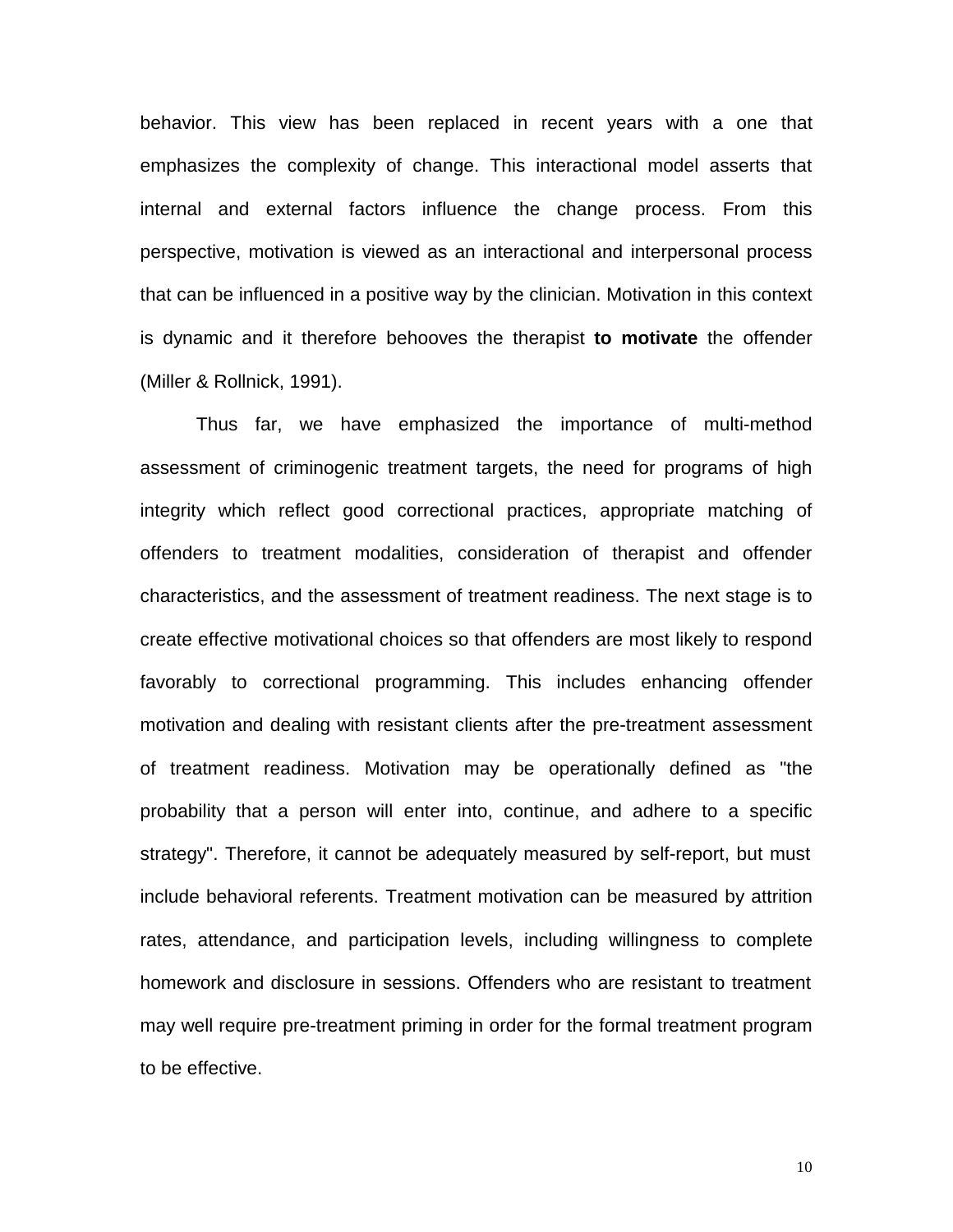Many offenders view their criminal behavior in an ego-syntonic manner. That is, they are relatively unconcerned about their actions, except in terms of their legal consequences. Accordingly, many offenders feel coerced into treatment, consenting only because the contingencies for refusing to participate are sufficiently negative. Minimization of the effects of their behavior on others, denial of responsibility, and rationalization of their law violations are common among offenders. Treatment engagement must address these obstacles, primarily by focusing on therapeutic alliance and assisting offenders to develop a cost-benefit analysis for comparison purposes (Preston & Murphy, in press). Further, the content, intensity, and style of intervention must be consistent with the offender's current stage in the change process. This complex interaction forms the cornerstone for incorporating motivational interviewing into correctional programming (Miller & Rollnick, 1991). Treatment progress then becomes, in part, a index of the effectiveness of the match of the offender to type of treatment modality, as well as the interaction between therapist and offender. Currently, however, there appears to be little or no empirical data to indicate the relative contribution of these factors to treatment progress.

#### **Motivation as a Dynamic Variable**

There has been considerable work completed on the process of psychotherapy change by Prochaska and his colleagues ( Prochaska & DiClemente, 1986; Prochaska, DiClemente, & Norcross (1992), mainly in the area of addictions. To ensure their intervention is sensitive to clients' level of readiness, Prochaska developed and validated a self-report measure, the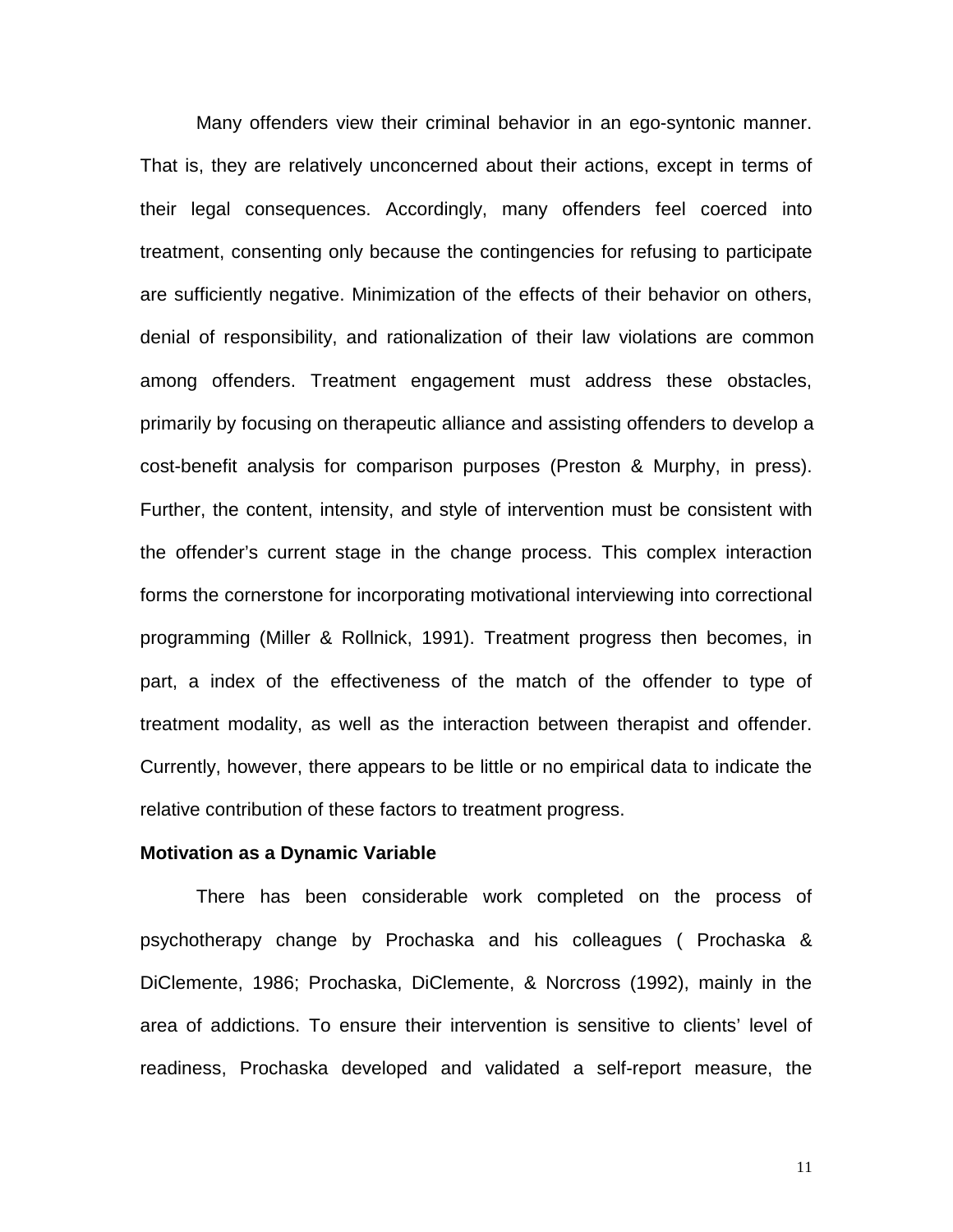URICA, on various samples. Four stages of change have been identified: precontemplation, contemplation, action, and maintenance. In the precontemplation stage, the individual is not even considering the possibility of change. Individuals in this stage typically perceive that they are being coerced into treatment to satisfy someone else's need. The contemplation stage is characterized by ambivalence, in other words individuals may simultaneously or in rapid alternation consider and reject reasons to change. Individuals in the action stage have made a commitment to change and are engaging in actions to bring about change. Typically at this stage they are involved in therapy. Lastly, individuals in the maintenance stage, are working to sustain the significant changes they have made and are actively working to prevent relapse. This transtheoretical treatment model (Prochaska & DiClemente, & Norcross, 1992) highlights the importance of treatment readiness and is consistent with the responsivity concept. To ensure their intervention is responsive to clients' level of readiness, Prochaska and his colleagues developed and validated a self-report measure, the URICA (University of Rhode Island Change Assessment Scale) on various samples. Although their assessment work is evolving, it provides an initial starting point for our work on the development of a multi-method assessment strategy of treatment readiness and responsivity with offenders. Its application to correctional intervention with offender populations may well provide the conceptual focus that has been lacking.

Preliminary research supports the utility of the assessment of motivation in predicting risk in offenders under community supervision (Stewart & Millson,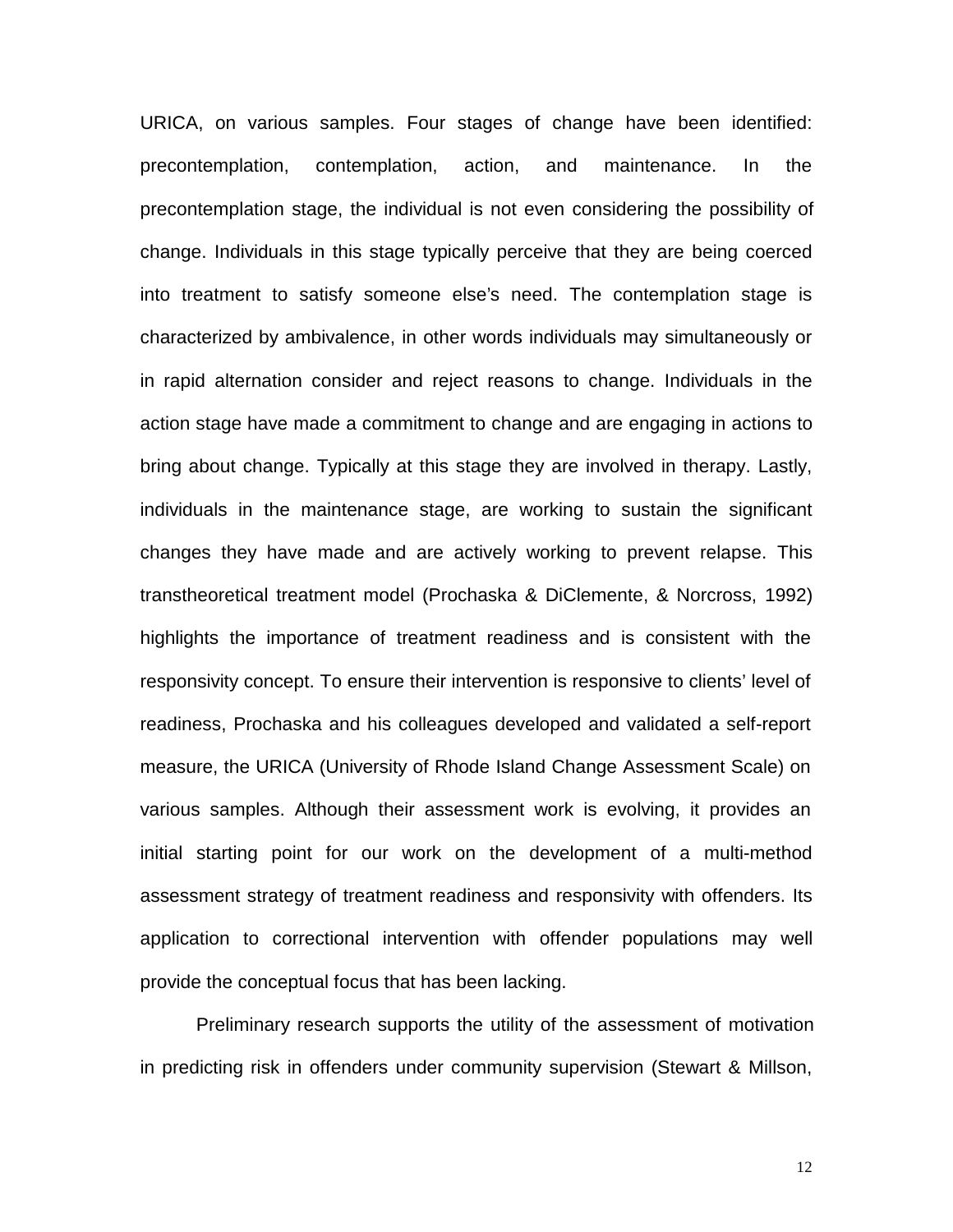1995). Motivation (low, moderate, high) and need (employment, marital/family, associates, substance abuse, community functioning, personal/emotional, and attitude) was related to release failure. Failure rates varied across the seven criminogenic domains and motivation was significantly related to conditional release outcome (p<.001). Those offenders rated by staff as low on motivation failed sooner. Further, need and motivation interact such that offenders rated as low need/high motivation consistently performed better on release than offenders rated as high need/low motivation (p<.001).

#### **Treatment Responsivity**

By conceptualizing responsivity as a broad concept which incorporates treatability (treatment readiness and motivation) and is related to treatment response and outcome, it may be possible to advance our efforts at detailed assessments of responsivity (See Figure 1). Gains in our understanding of effective correctional programming will also be helpful so that appropriate treatment is provided as a backdrop against which the assessment of responsivity occurs. Concepts such as amenability, motivation, compliance, treatment response, and treatment gain all contribute to the notion of responsivity. Importantly, the extension of the assessment of treatment gain to reflect the degree of change and the identification of thresholds for knowledge and skill, have appeal. The relation of responsivity to outcome and risk are also important issues to investigate. For instance, are there data to support the often expressed belief that most high risk offenders are not amenable to treatment? The construct, then, should not be limited to pre-treatment state measures,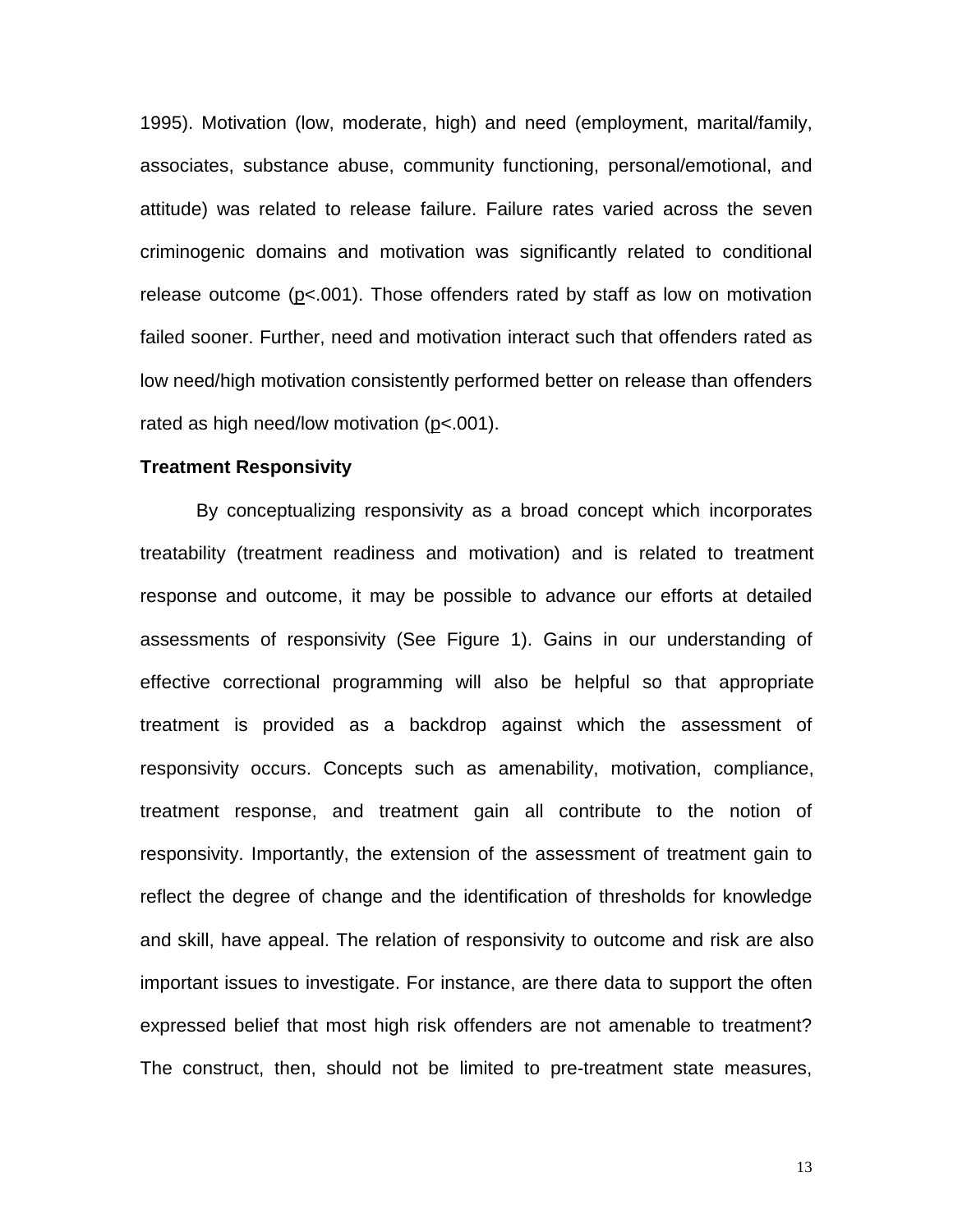rather it is best conceptualized as a process, as a dynamic variable with offenders differing in terms of their entry level at the beginning of treatment. Just as offenders have case-specific treatment targets, they also have differing distances to travel along the change process. The clinical question seems to be - How do you know if and when a particular offender will respond to treatment?

It is widely accepted that offenders differ substantially, not only in their level of motivation to participate in treatment, but also in terms of their responsivity to various styles or modes of intervention. According to the responsivity principle, these factors impact directly on the effectiveness of correctional treatment and ultimately on recidivism. Consequently, various offender characteristics must be considered when assigning offenders to treatment programs.

Individual characteristics that interfere with or facilitate learning can be broken down into internal and external responsivity factors. Internal factors refer to individual client characteristics: motivation, personality characteristics (i.e., psychopathy, anxiety, depression, mental illness, self-esteem, poor social skills), cognitive intellectual deficits (i.e., low intelligence, concrete oriented thinking, inadequate problem solving skills, poor verbal skills), and other demographic variables (i.e., age, gender, race, ethnicity). External factors refer to therapist and setting characteristics. It is important to understand that external factors, in isolation, do not impact on responsivity. Rather, therapist and/or setting characteristics interact with offender characteristics to affect (impede or assist) responsivity.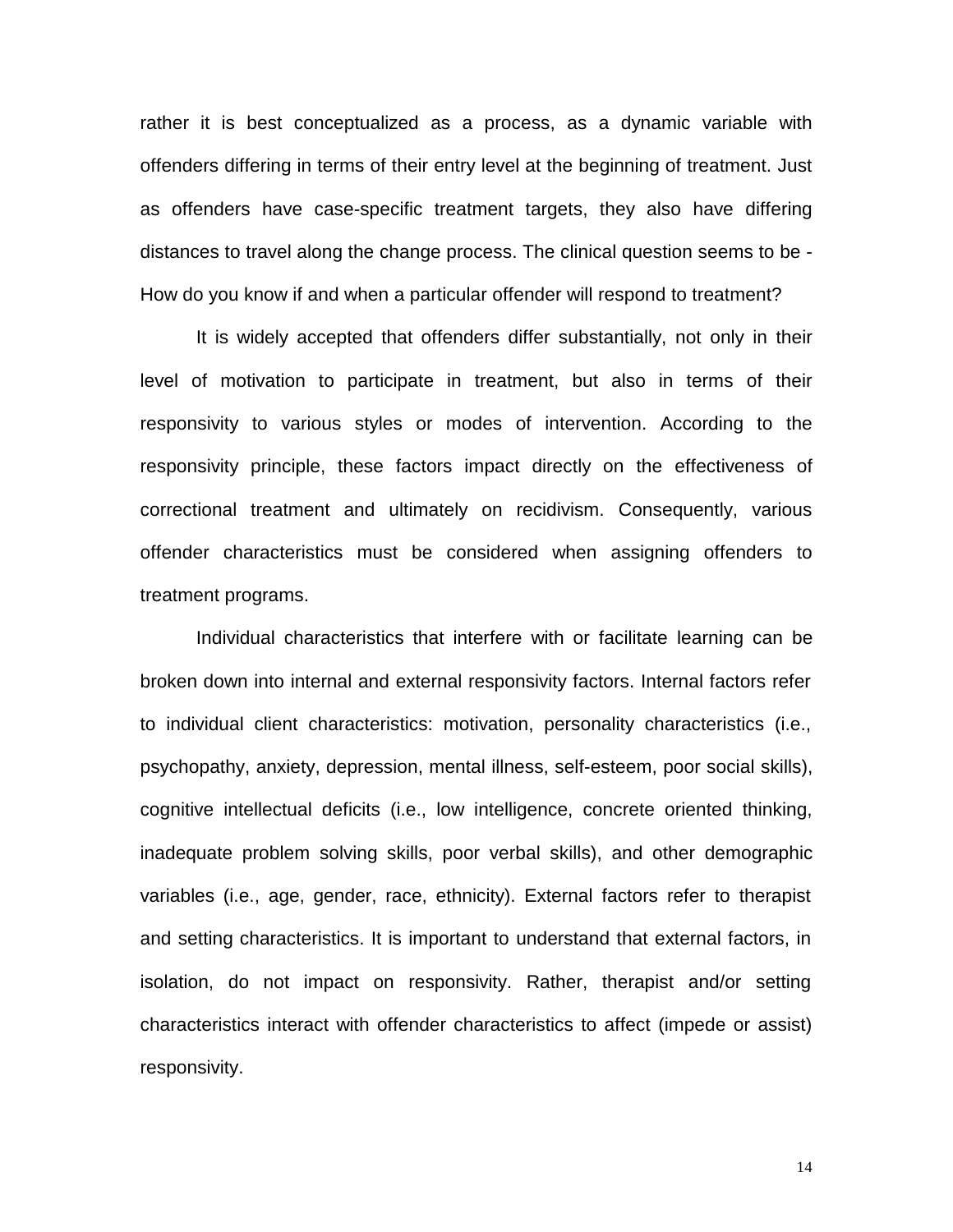Specific responsivity factors merit comment in that they are represented in most settings (See Figure 2). Consideration of gender issues, ethnicity, age, learning style, social background, and life experiences all contribute to the engagement of offenders into treatment and the development of therapeutic alliance (Dana, 1993). Ignoring these issues will significantly impede offenders' compliance with treatment. Similarly, failure to consider these factors may contribute to inaccurate assessment of the motivation or readiness of individuals referred for treatment. This is not to imply that offenders and clinicians must share similar characteristics and backgrounds, rather, treatment will be enhanced with respect to the extent such factors are considered. Effective matching of offenders' and therapists' "styles", as well as intensity of intervention are central to the principle of treatment responsivity (Bonta, 1997).

From a correctional perspective, there are a range of offender characteristics which also influence treatment responsivity (Bonta, 1995; Van Voorhis, 1997). Within the context of risk assessment, several strategies have been proposed which identify risk factors, some of which are relevant for treatment. For instance, the MacArthur Risk Assessment Study (Monahan & Steadman, 1994) have proposed the following dynamic factors: anger, personality style, impulsiveness, psychopathy, cognitive impairment, prior treatment compliance, psychiatric symptoms (nature and severity), violent fantasies, and substance abuse. In this context dynamic refers to factors that can change over time, in part as a function of some type of intervention. Similar factors have been reflected in other contemporary risk assessment strategies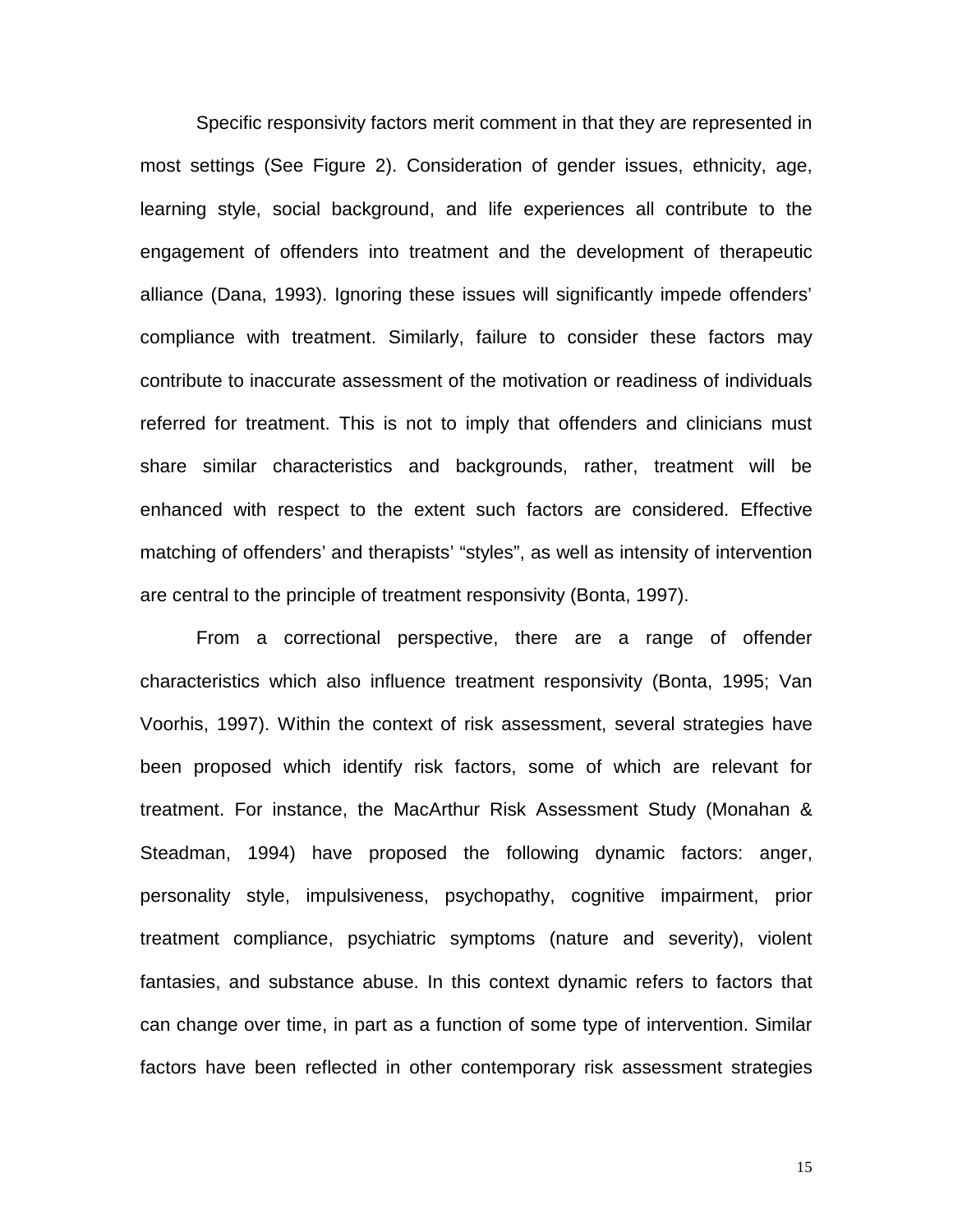(LSI-R, Andrews & Bonta, 1995; HCR-20, Webster, Eaves, Douglas, & Wintrup, 1995).

#### **Differential Treatment**

Efforts to clarify offender sub-populations according to certain clinical and offense-specific variables have furthered our knowledge of effective correctional treatment. For example, differentiating among sex offenders according to type of victim, degree of sexual deviance, and pervasiveness of sexual assault history, among other variables, distinguish empirical "types" (Knight, Prentky, & Cerce, 1994). These types have differential outcomes, both for those who have received treatment and those who have not received treatment (Marques et al, 1994; Barbaree, Seto, & Maric, 1996; Hanson & Bussière, 1996). Similarly, violent offenders can be distinguished in terms of their anger problems, the degree of instrumental violence employed, their use of weapons, their attributions towards others, the degree of planning in their crimes, and their level of impulsivity. This array of variables will clearly yield a heterogeneous sample of violent offenders referred for treatment. In this respect, one treatment strategy cannot be expected to meet all these offenders' needs equally. Additionally, it is reasonable to anticipate such heterogeneity will yield differential treatment effects, similar to those seen in the sex offender treatment literature. A good differentiation of offender classification types according to risk and need may further advance the precision by which treatment can be prescriptively applied and should lead to a more comprehensive assessment of responsivity related factors (Serin, 1995b; Seto & Barbaree, in press).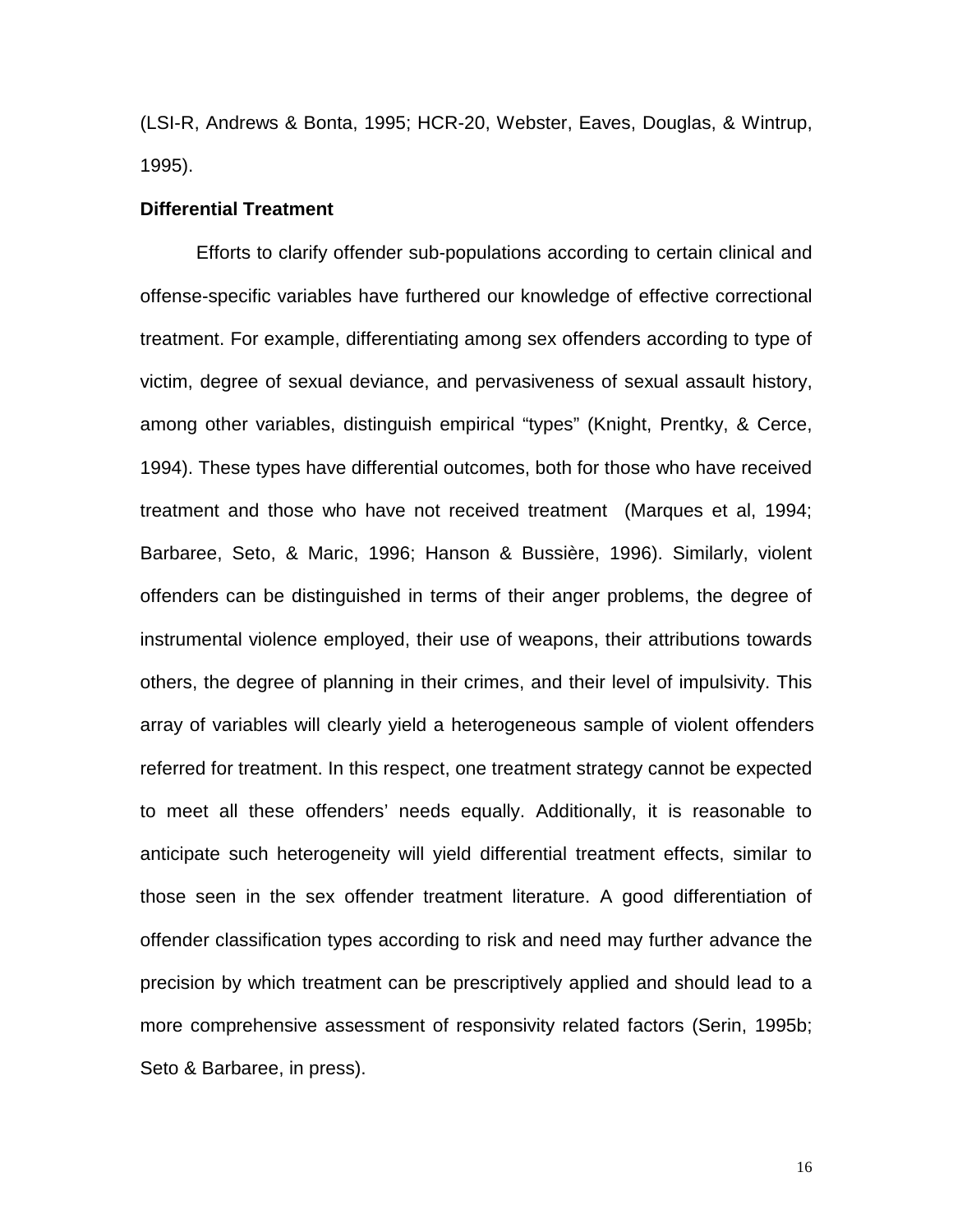Treatment effectiveness depends on matching types of treatment and therapists to types of clients and the general psychotherapy research has shown that the personal variables of a therapist are very important for effective intervention. However, with the exception of the CaVic research conducted by Andrews and Kiessling (1980) on characteristics of effective probation officers, there is little systematic research on the impact of therapist characteristics on correctional treatment. This is a much needed area of research as a group of therapists working in a common setting and offering the same treatment approach, often produce dramatic differences in terms of client attrition and successful outcome. Therapists' attitudes and competence that do not match the aims and content of a program may lower treatment integrity and reduce its effectiveness.

#### **Assessment of Treatment Gain**

The ultimate measure of an offender's treatability is the gain that he/she has made by participating in treatment. Therefore, assessing treatment gains is an important part of any program evaluation and helps one to understand the extent to which responsivity has been factored into the treatment plan. When the principles of effective correctional programming previously noted are met, programs are relatively effective. For instance, meta-analytic reviews suggest that effective correctional programming can result in 20-40% reductions in recidivism (Gendreau, 1996). While these data are cause for optimism, there are substantive issues that must be addressed if we are to progress further. Many programs are methodologically weak - having small samples, lacking control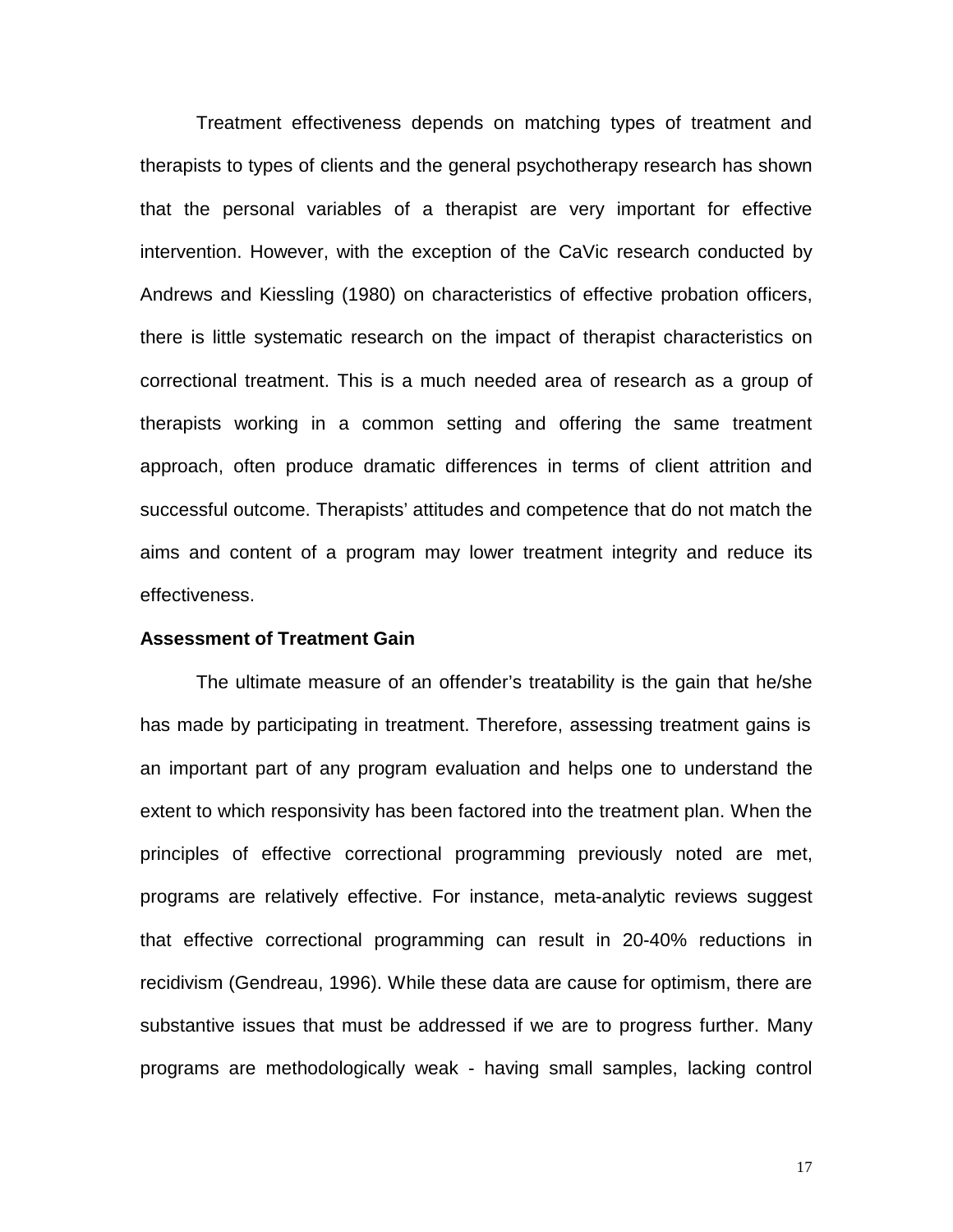groups, and limited follow-up times. Comparison across studies is further compounded by disagreement regarding independent measures, e.g., lack of standardized tests, and differing outcomes, e.g., suspension, re-arrest, reconviction. Also, ratings of treatment gain typically rely on self-report information and often include retrospective coding. These limitations reflect an absence of an integrated and concerted effort to investigate the efficacy of specific correctional treatment(s). Such an effort, however, requires an investment of time, resources, and conceptual clarity. Only then will empirical data be available to withstand criticisms that correctional programs are ineffective and philosophically flawed (Quinsey, Rice, Harris, & Lalumiére, 1993).

Other issues relating to the assessment of treatment gain are worth considering briefly. As noted previously regarding criminogenic need, multimethod assessment is critical. Clinicians should be especially suspect if selfreport methods yield significantly more positive evaluations than behavioral methods. The tendency to over-rely on self-report is partly out of convenience because it is relatively simple to have offenders complete test batteries. This is a major concern for offender populations given the inherent incentives to present socially desirable responses. The lack of convergence between self-report and behavioral measures has also generally been ignored. The issue of social desirability can be partly controlled by statistical procedures during analyses if measures of social desirability are available. While sites attempt to develop their own assessment measures, often these are site or program specific. Again, limited resources make the development and validation of new measures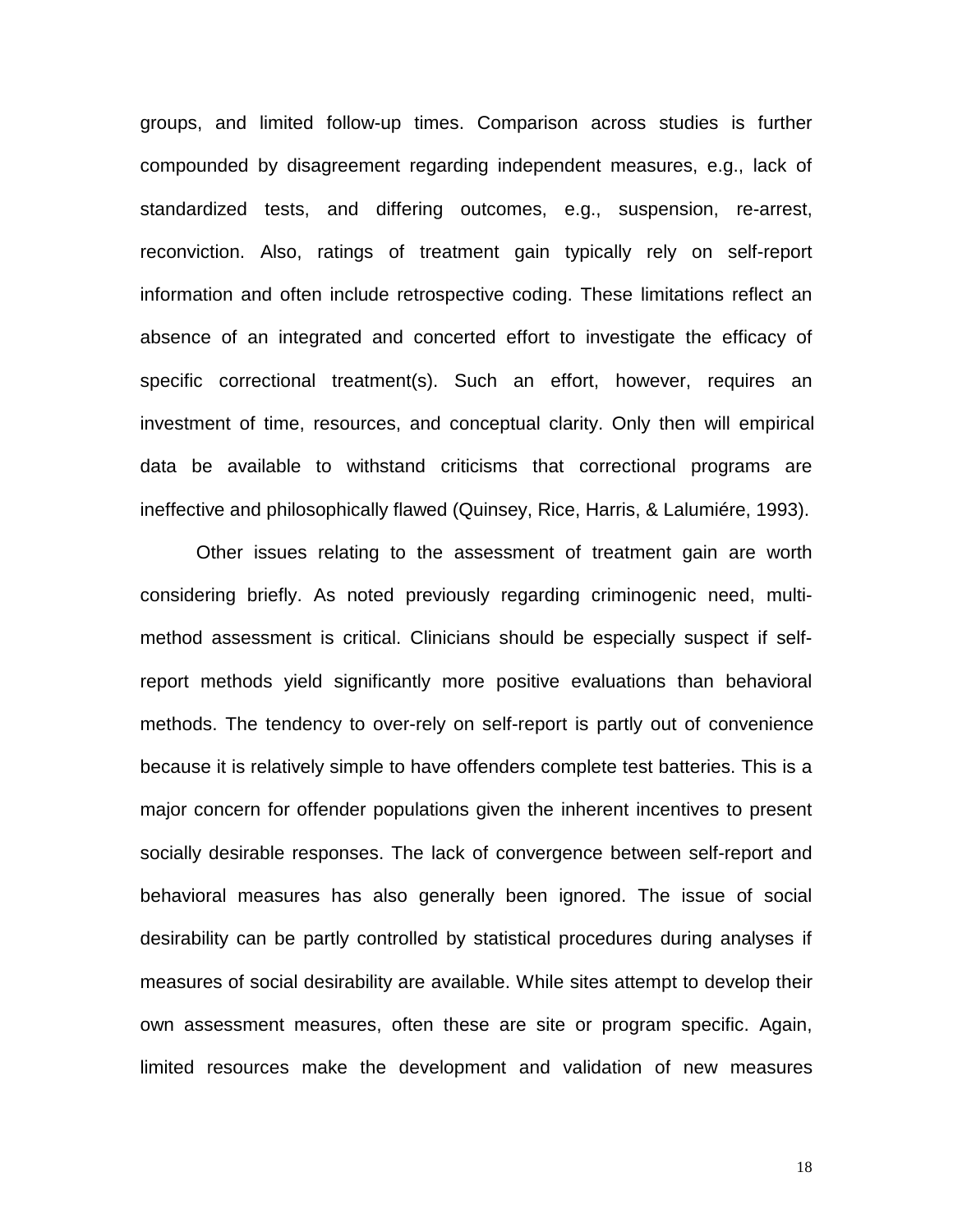problematic for most sites. Inter-rater reliability concerns and the practical difficulties of coding interview-based data and behavioral measures are additional reasons for the reliance on self-report measures. Unfortunately, the evidence for the predictive validity of self-report measures is weak (Barbaree, Seto, & Maric, 1996; Quinsey, Khanna, & Malcolm, 1996; Serin & Kuriychuk, 1994). Self-efficacy is also relevant for the assessment of treatment gain. Clinically, it appears that some offenders have high efficacy, but low skills, leading to inflated self-perceptions. Others with low efficacy, but high skills, may be reluctant to attempt to generalize treatment gains across situations. Both circumstances limit treatment gain. Further, process measures are beginning to emerge as dynamic indices of treatment gain, with evidence of incremental prediction of outcome relative to static or statistical estimates (Barbaree et al, 1996). This brief overview suggests that promising strategies exist to improve the assessment of treatment gain, thus enhancing the evaluation of treatment efficacy.

Lastly, defining outcome is important in determining treatment effectiveness. While a fundamental issue is whether recidivism is reduced as a function of correctional programming, other dependent measures may facilitate a finer analysis of treatment effects. For instance, generalization of treatment effects is a different issue than demonstration of treatment gains. Offenders can learn new knowledge and skills, but fail to apply them to new situations (Marques et al., 1994). Further, delays in the onset of relapse, i.e., recidivism, or the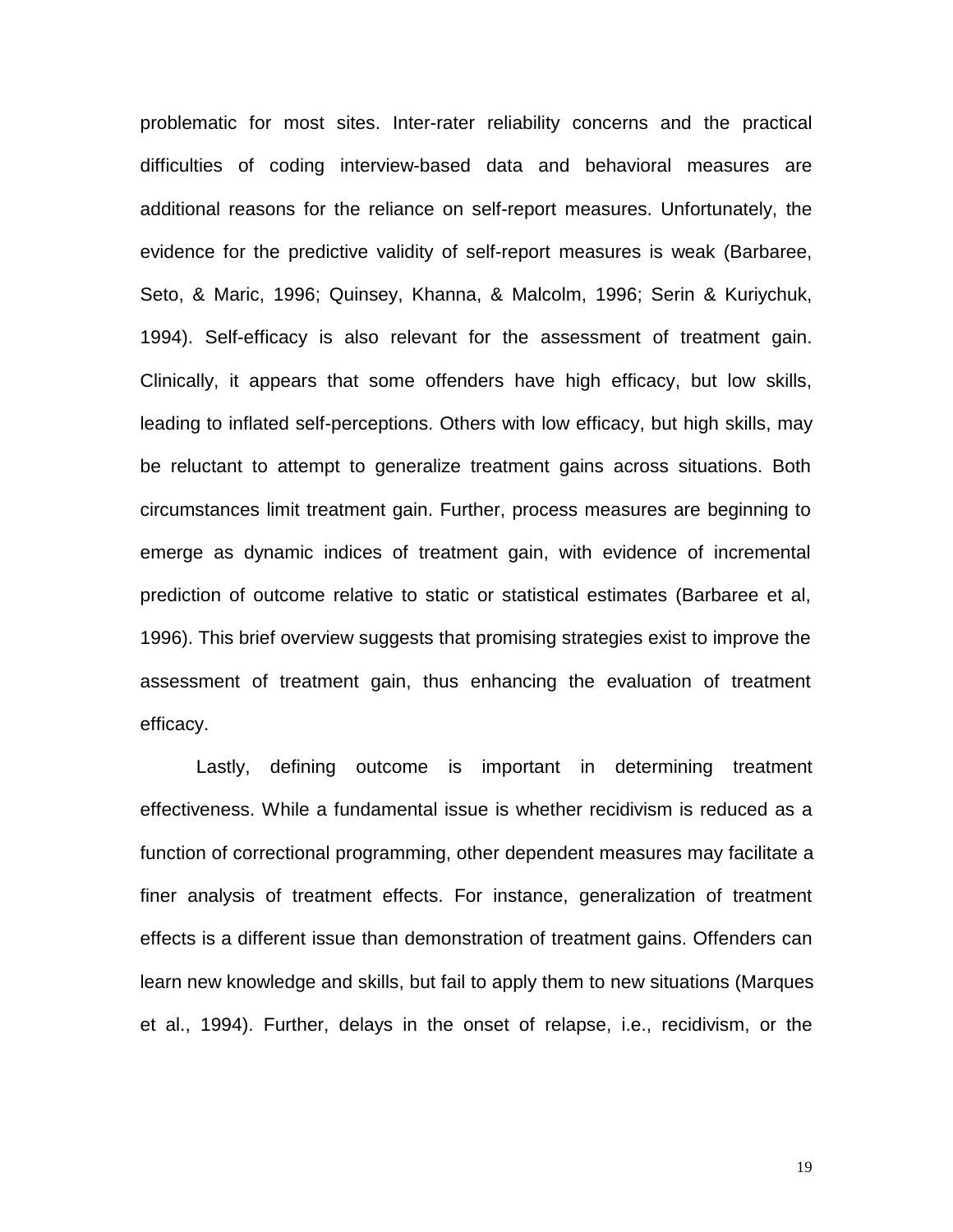amelioration of the seriousness of relapse are additional legitimate measures of the impact of treatment.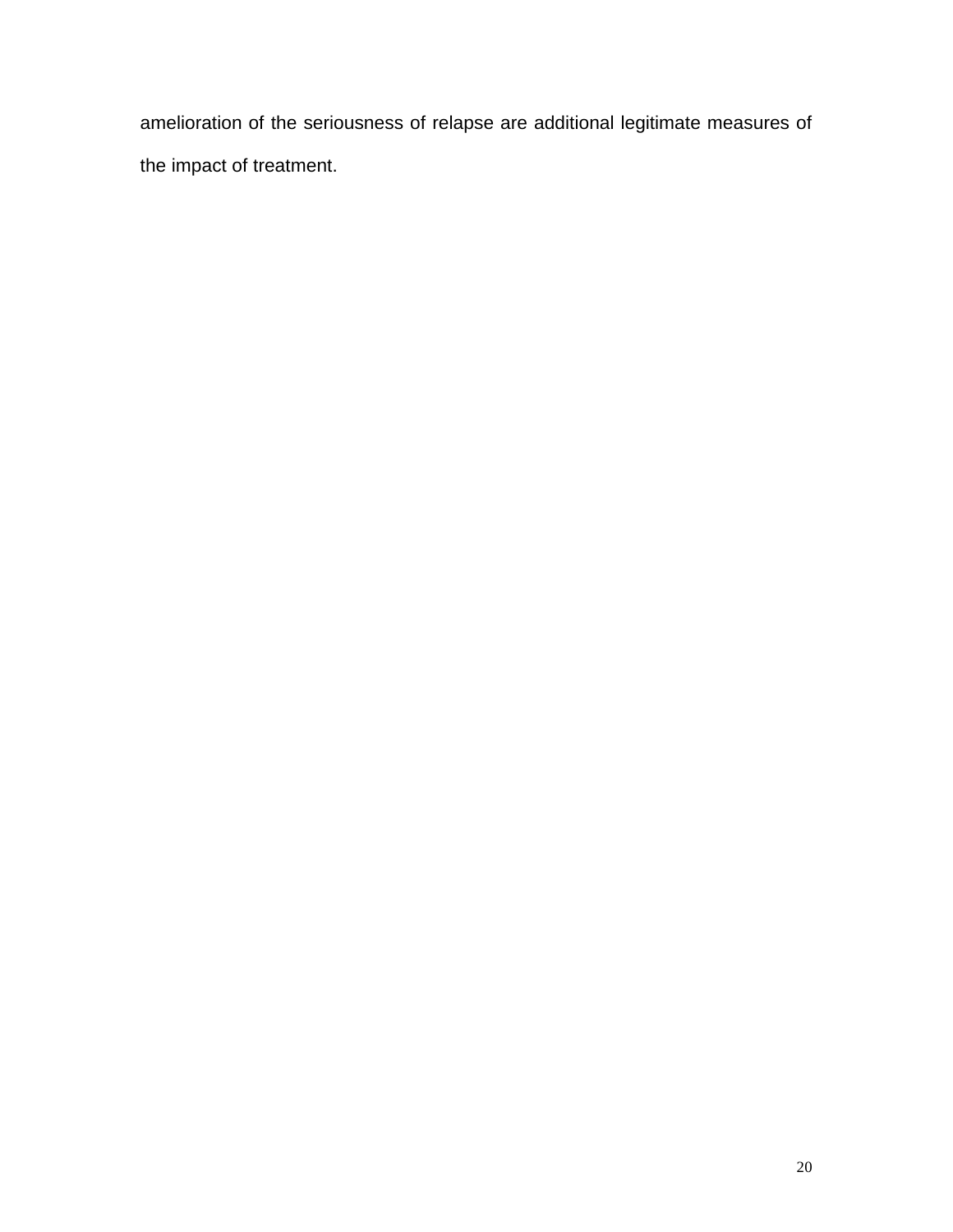# **DEVELOPMENT OF A PROTOCOL FOR THE ASSESSMENT OF TREATMENT RESPONSIVITY IN OFFENDERS**

With this review of the literature completed, we believe that the development of a theoretically-based, multi-method assessment protocol of treatment readiness, responsivity, and participation is attainable and should contribute to the broader literature on effective correctional programming. The paucity of standardized measures suggested that a simple compilation of existing tests would be less successful than their incorporation into a new assessment strategy. Partly, this initiative was specifically developed to meet the need for systematic assessment of treatment readiness and the identification of treatment responsivity factors in a new treatment program for persistently violent offenders (Serin, 1995). Our intent was to pilot an assessment strategy which could be initially applied to that treatment program, but eventually for a range of correctional programs. Accordingly, the protocol was developed for generic application rather than being specific for a particular treatment program.

For our pilot work the assessment protocol<sup>1</sup> comprised: University of Rhode Island Change Assessment scale (URICA, Prochaska & Diclemente, 1992); Balanced Inventory of Desirable Responding (BIDR, Paulus, 1984). Interpersonal Style Rating scale (IRS, Kennedy & Serin, 1996); Treatment Evaluation Rating scale (TER, Serin & Kennedy, 1996). These latter two measures are interview-based assessments of responsivity factors and treatment gain/participation, while the former measures were self-report paper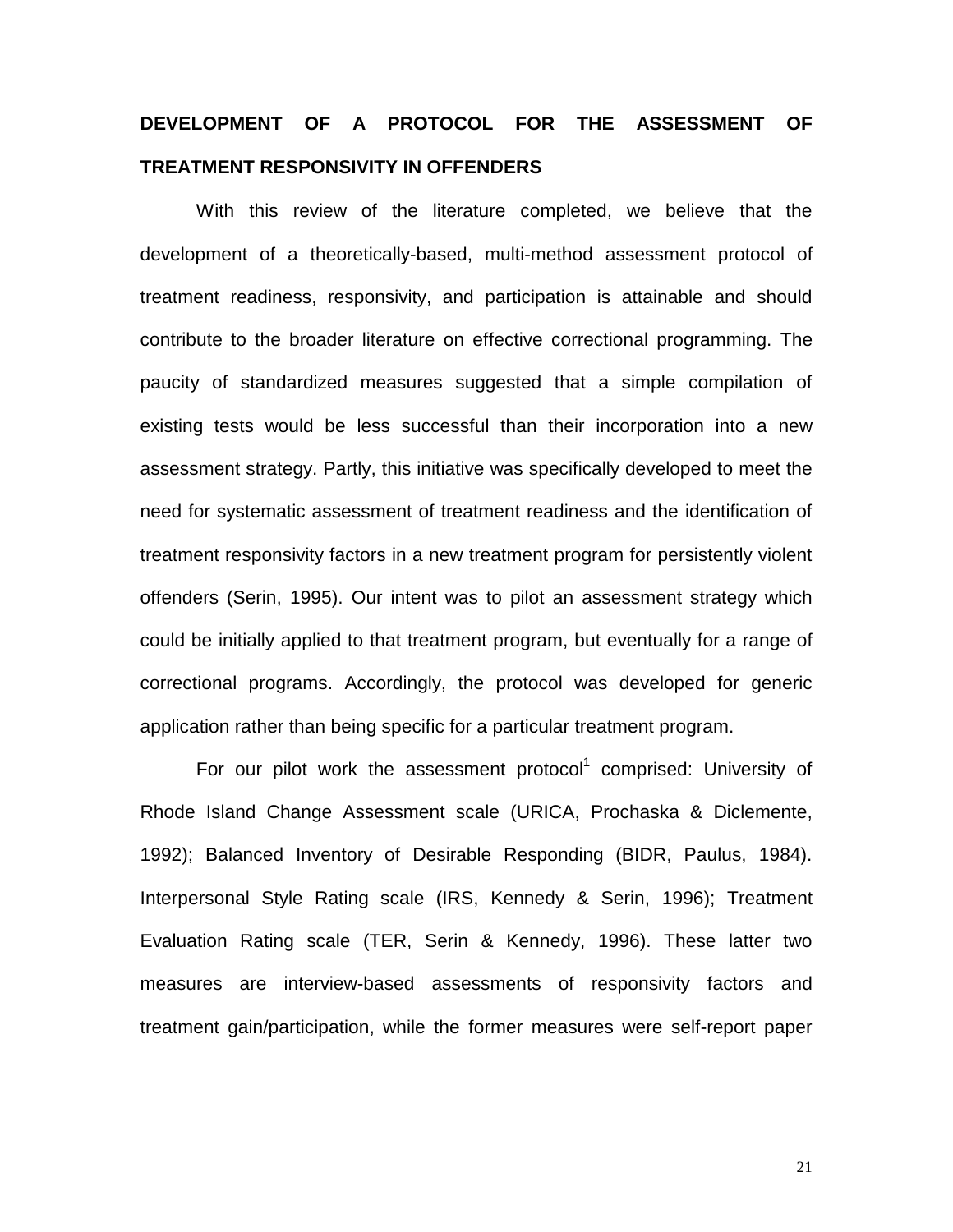and pencil questionnaires. The entire protocol was completed pre and posttreatment. The principal domains sampled by the Interpersonal Style Rating scale and Treatment Evaluation Rating scale are presented in Table 1. Sample items from The Stages of Change Questionnaire, Orientations Towards Treatment, and Readiness to Change Questionnaire are presented in Table 2.

#### **Results**

The protocol was completed by 72 offenders (21 treated sex offenders; 20 untreated sex offenders; 31 treated non-sex offenders). The mean age for the sample was 37.7. The mean sentence length was 54 months, plus 11 offenders had indeterminate sentences. Only 16% of the sample had nonviolent index offenses. Regarding program type, 29% completed sex offender treatment, 19% completed substance abuse programs, 18% completed Cognitive Skills, and 5% completed anger management. An additional 20 offenders completed the protocol during an intake assessment process, prior to participating in correctional programs. The majority of offenders were married (61%) and were in minimum security (64%).

#### Treatment Readiness

With respect to pretreatment assessment of treatment readiness (URICA), using published cutoffs, 45% were in pre-contemplation stage at pre-treatment. Also, none of the offenders were in the more advanced stages of change, i.e., contemplation, action, or maintenance at pretreatment. This did not change at post-treatment with 43% of the sample exceeding cutoffs for precontemplation.

<sup>&</sup>lt;sup>1</sup> Other measures (Orientation to Treatment Scale; Robinson & Weekes, 1994; Readiness for Change Questionnaire; Rollnick, Heather, Gold & Hall, 1992) were administered but not included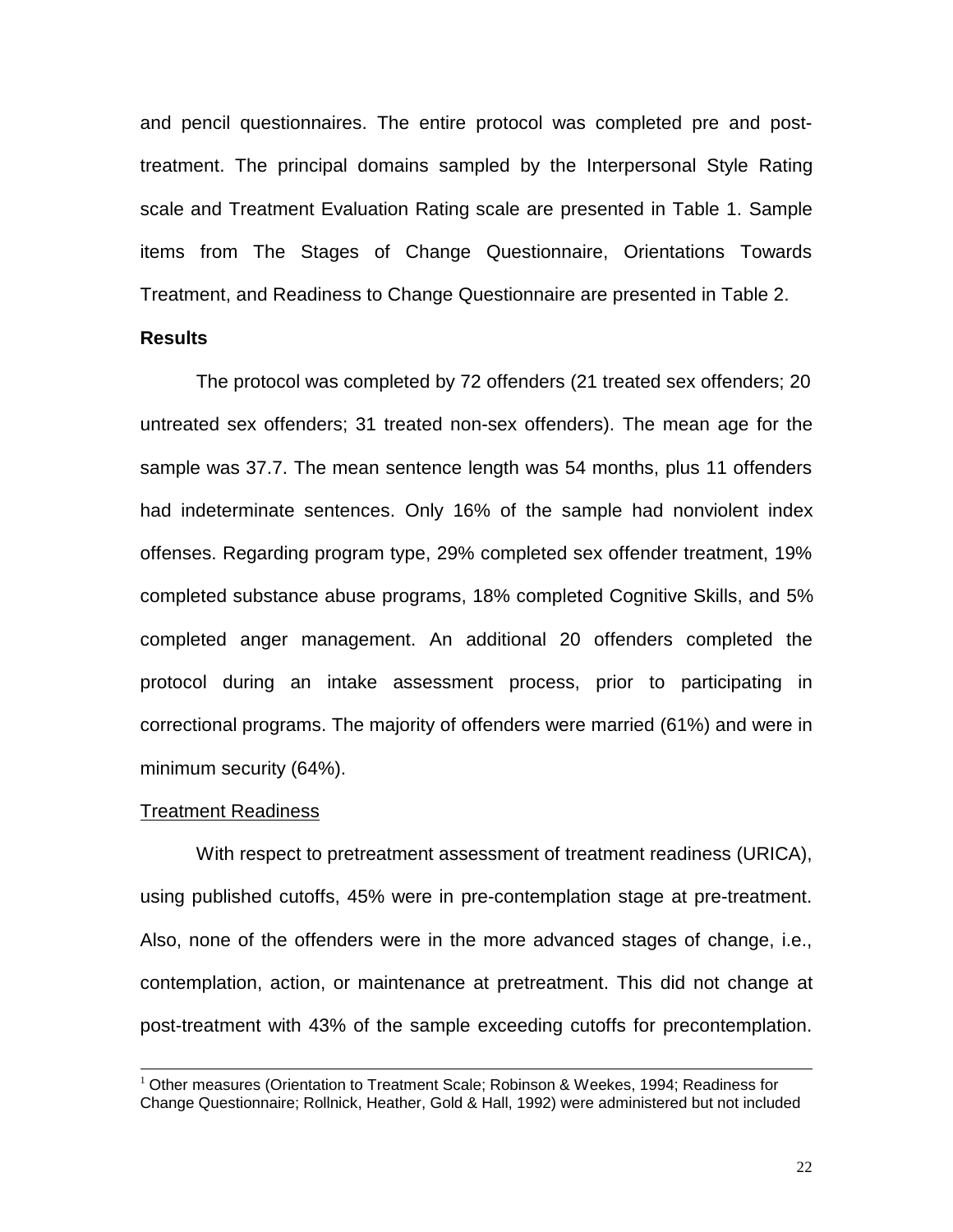None of the offenders reported being ready for treatment using the clinical norms available. Further, calculating treatment readiness differences scores for all 4 of the stages of change failed to yield significant differences pre and posttreatment. On a recently developed Treatment Readiness Score<sup>2</sup> the sample scored less than half that of a male batterers sample (comparable normative data provided by Cancer Prevention Research Consortium). Relative to sex offenders, the non-sex offenders had lower treatment readiness scores, but the differences were not statistically significant. Table 3 presents correlations among the independent measures.

#### Interpersonal Style and Treatment Evaluation

The Interpersonal Style Ratings have 11 domains with 2 items each rated on a 4 point scale. Total scores range from 0-66, with higher scores purported to indicate enhanced treatability. Comparisons pre and post-treatment yielded significant different total scores (M =  $9.4$ , SD =  $9.0$ , p <  $.001$ ). This pattern held for each of the 11 domains with Bonferoni correction ( $p < .005$ ).

Pre-treatment and post-treatment ratings of Interpersonal Style were significantly correlated with Treatment Evaluation (Pre-treatment,  $r = .50$ ,  $p <$ .0002, 7 of 11 items significantly correlated, Bonferoni corrected; Post-treatment; were significant at pre-treatment ( $r = .69$ ,  $p < .0001$ , 11 of 11 items significantly correlated, Bonferoni corrected). The pre/post difference total was also significantly correlated with Treatment Evaluation ( $r = .46$ ,  $p < .005$ ).

Interpersonal Style Ratings and self-reported current treatment

 $\overline{a}$ 

in the data analyses because they were shown to be redundant.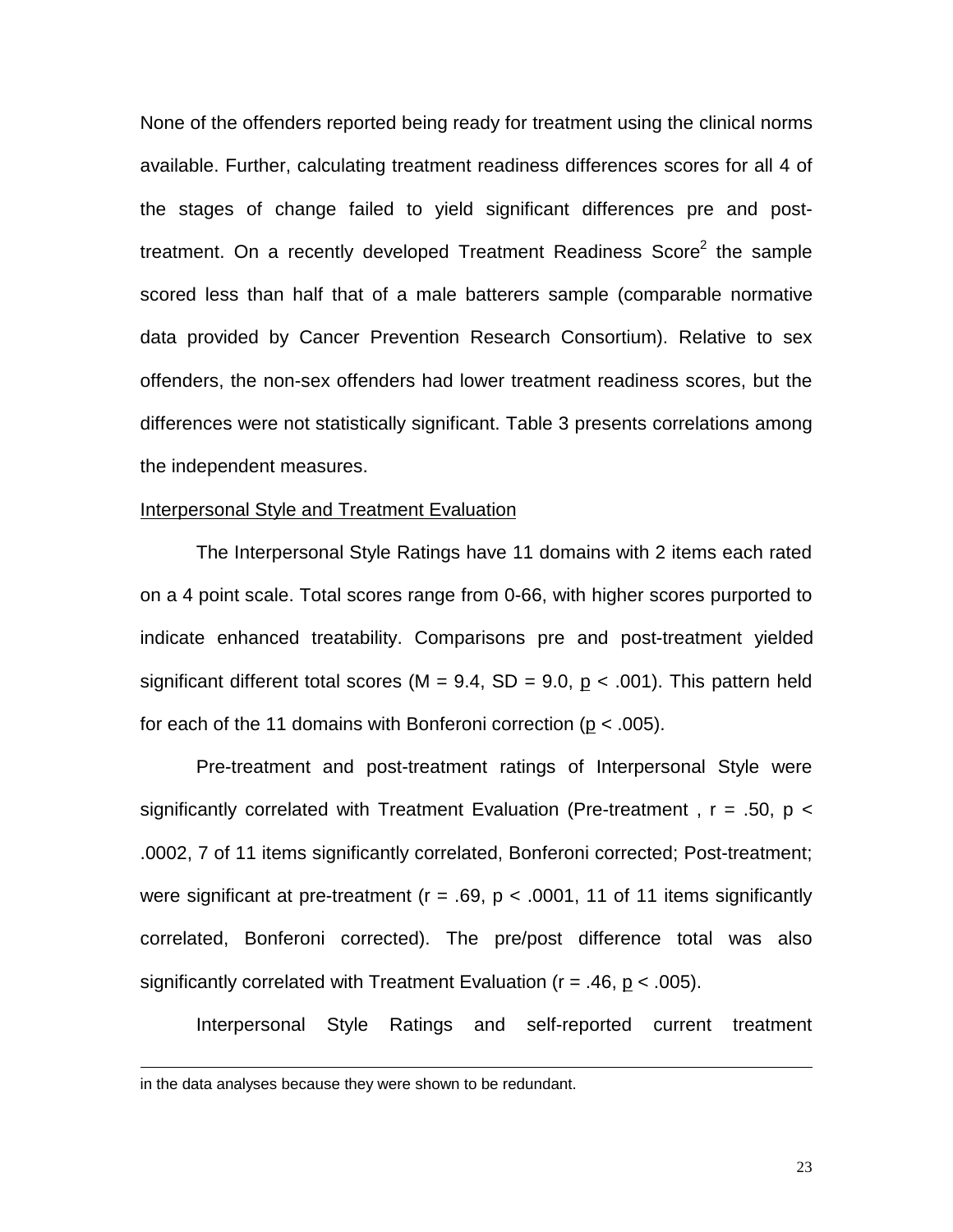satisfaction were not significantly correlated. The only significant difference between sex offenders and non-sex offenders on changes on Interpersonal Style was victim stance ( $p < .004$ ), with sex offenders showing decreased victim stance. Self-reported current treatment satisfaction was significantly correlated with social desirability as measured by total BIDR scores and impression management subscale scores. ( $r = .48$ ,  $p < .0001$ ), but this was only a factor for non-sex offenders ( $r = .40$ ,  $p < .003$ ). There were no significant correlations between URICA scores and Treatment Evaluation. Table 4 presents pre and post-treatment scores for the independent measures.

#### **Discussion**

Several key findings resulted from this pilot study. First, many offenders report low readiness for treatment and this did not change as a function of treatment. This has important implications for the planning and delivery of correctional programming and intervention. Related to this finding is the possibility that the URICA may be less applicable to offender populations that other clinical populations. Second, the Interpersonal Style Ratings proved to be dynamic, with significant pre/post-treatment changes in the desired direction, and these ratings were significantly correlated with post-treatment evaluations. Third, self-report measures are influenced by social desirability and do not significantly correlate with behavioral measures. Related to this finding was the result that offenders' self-reports regarding treatment gain were discrepant from clinicians' evaluations.

 $<sup>2</sup>$  This calculation was provided by research staff at the Cancer Prevention Research Consortium,</sup> University of Rhode Island.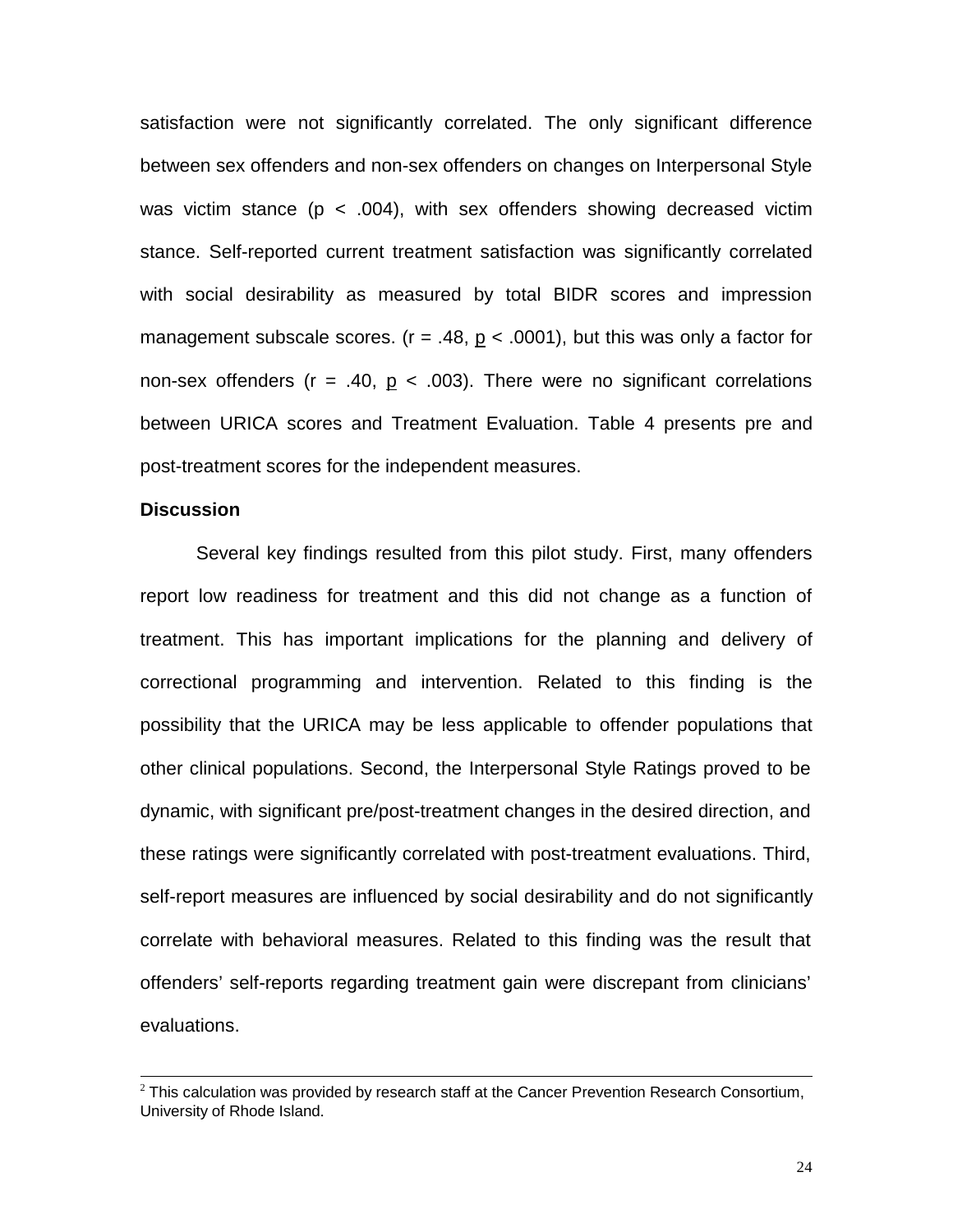There are several limitations to this pilot study. The data are limited by the small sample and the methodological problem of having the same clinicians rate Interpersonal Style and Treatment Evaluation is problematic. Also, treatment was not standardized in terms of intensity and duration. Other issues include the need for inter-rater reliability for the rating scales, the lack of a control group for comparisons of pre-post measures, and the lack of recidivism data. The minimal variance on the URICA and the failure to assess denial and minimization (Barbaree, 1993) for the sex offenders were also limitations. Nonetheless, based on feedback from staff, the protocol was easy to complete, took little time, and assisted them to complete a post-treatment report by structuring their comments regarding an offender's response to correctional treatment.

The next step is the development of an interview-based assessment of Treatment Readiness to complement the Interpersonal Style Ratings and Treatment Evaluation. A set of user guidelines and more explicit scoring guidelines are under development so that issues of reliability can be addressed. Plans are also underway to develop a training package and to implement the revised protocol in a range of correctional programs. This the first step in an initiative to develop systematic assessment of process measures of treatment readiness and responsivity and link them to criminogenic risk and need. The intent is to administer the protocol in various settings (institution and community), to various offender types (sex offenders and nonsex offenders), in various programs (Living Skills, Sex Offender programs, Counterpoint). Optimally, such investigation of readiness and treatment performance will yield specific targets to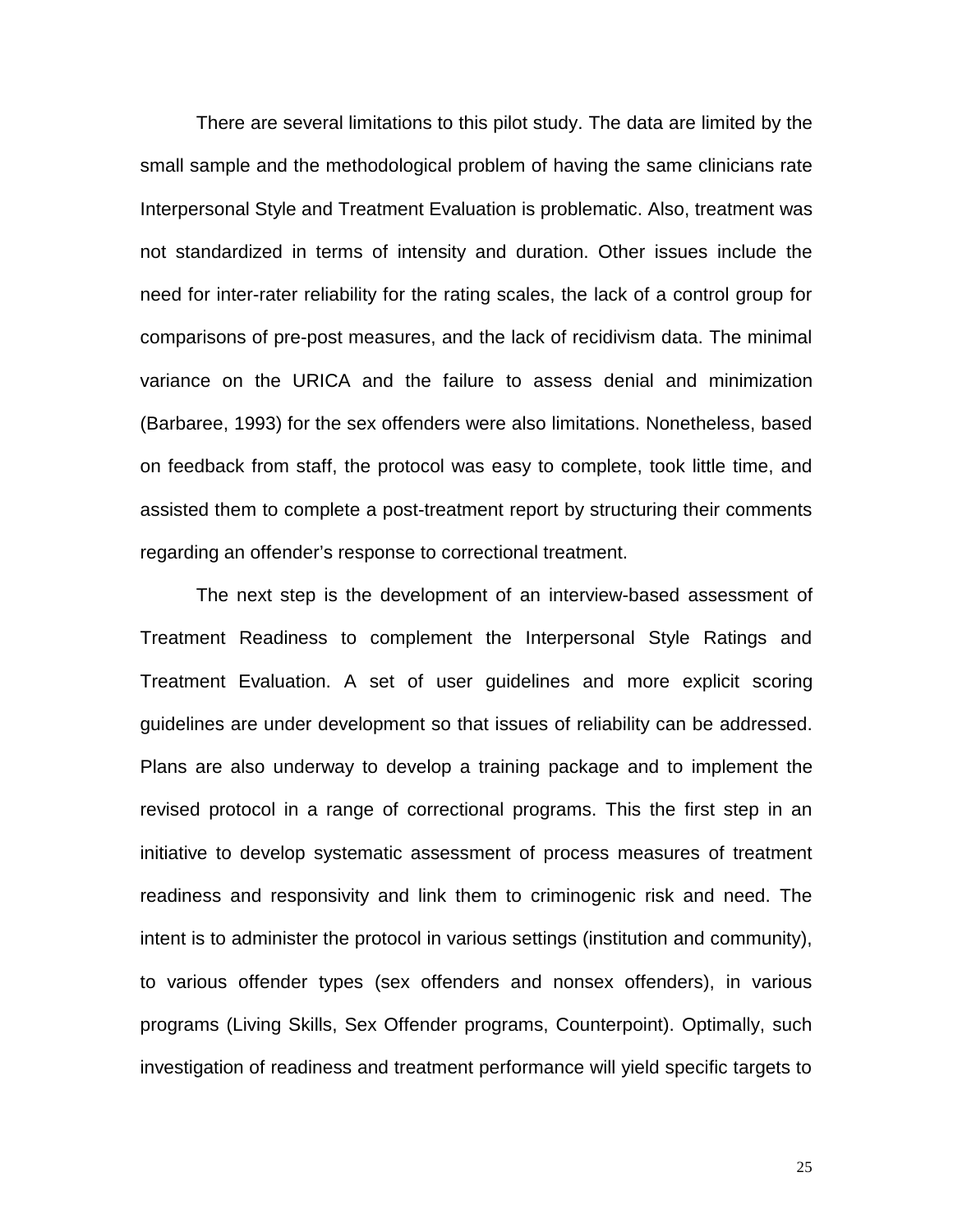incorporate into a pre-treatment primer, such that subsequent correctional intervention would be enhanced.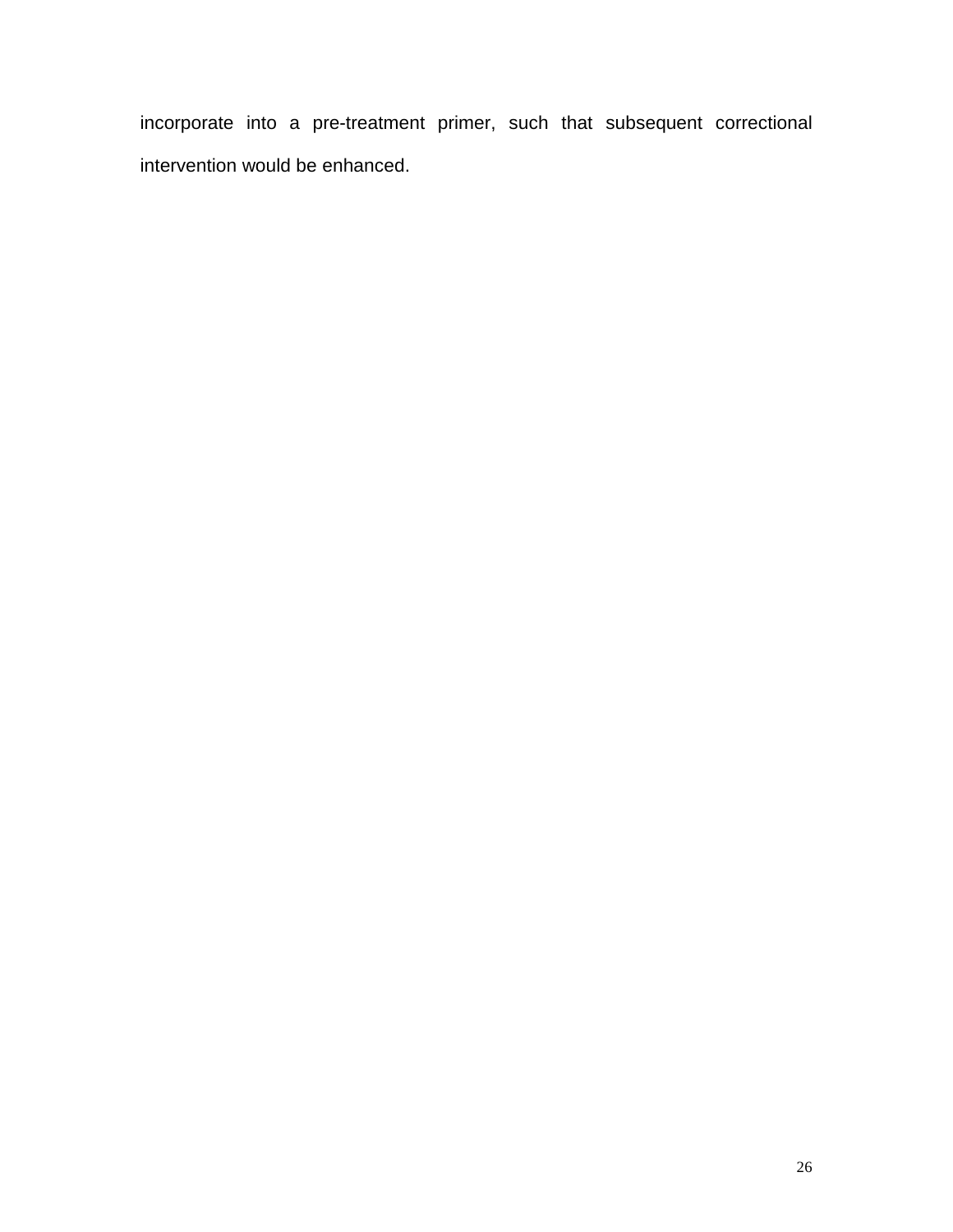

Treatability: Treatment Responsivity and Treatment Effectiveness

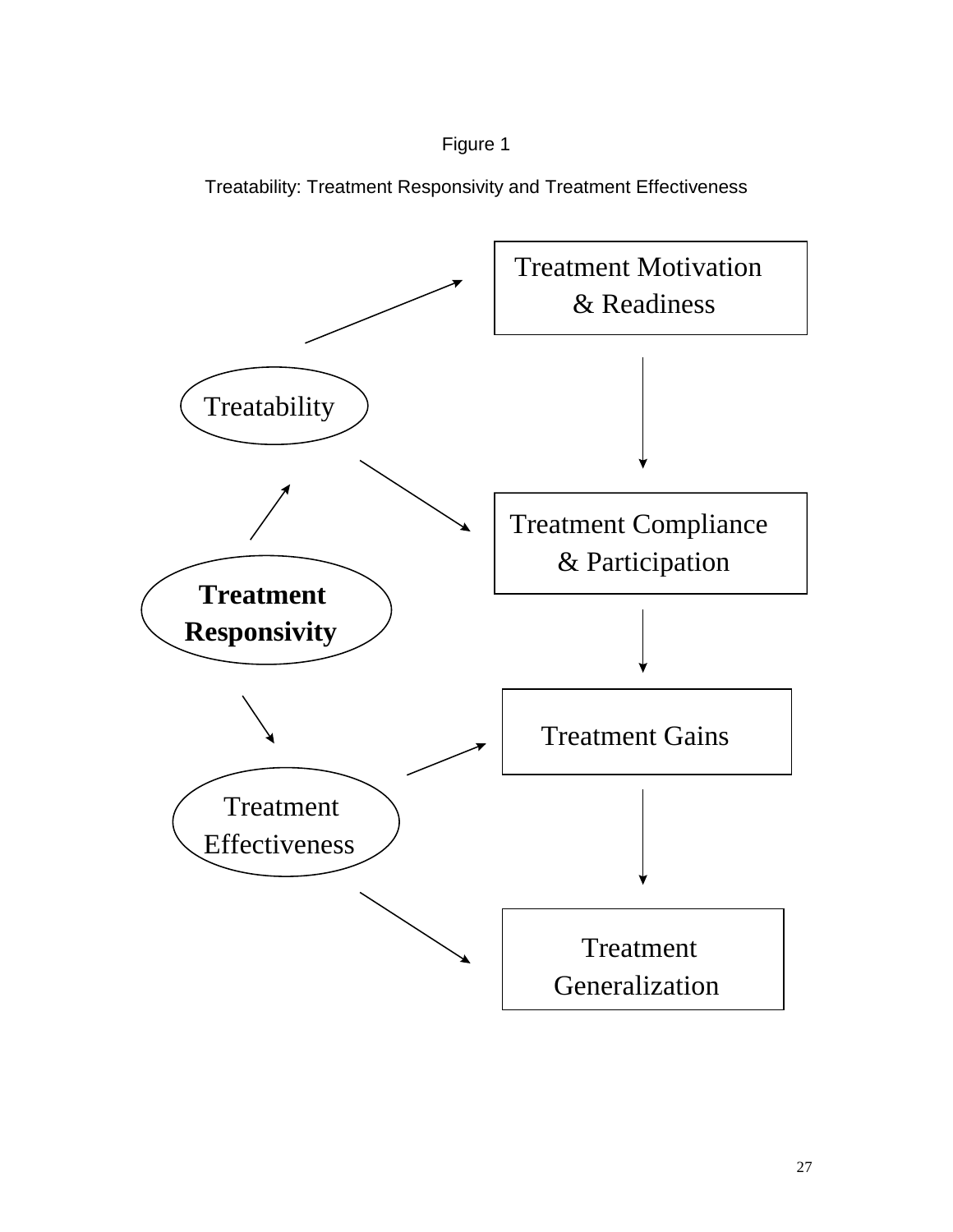

Factors Relating to Treatment Responsivity

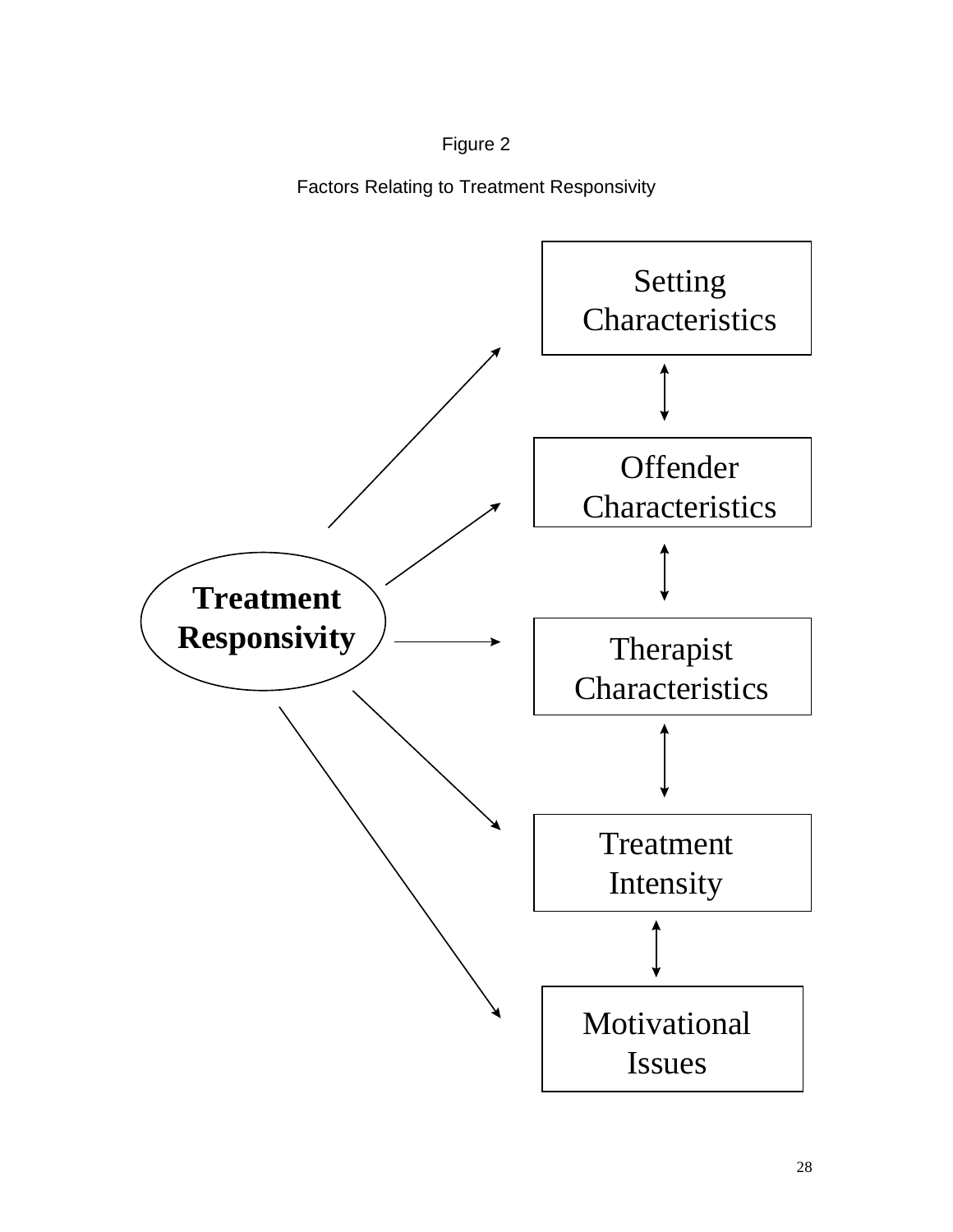## Table 1

### **Interpersonal Style Ratings**

| 1. Procriminal Views | 2. Procriminal Associations |
|----------------------|-----------------------------|
| 3. Grandiosity       | 4. Callousness              |
| 5. Neutralization    | 6. Impulsivity              |
| 7. Procrastination   | 8. Motivation for anger     |
| 9. Power and control | 10. Problem-solving         |
|                      |                             |

11. Victim Stance

# **Treatment Evaluation Scale**

| 1. Knowledge of program content | 2. Skills acquisition  |
|---------------------------------|------------------------|
| 3. Disclosure                   | 4. Offender confidence |
| 5. Knowledge application        | 6. Skills application  |
| 7. Understanding of criminality | 8. Motivation          |
| 9. Insight                      | 10. Attendance         |
| 11. Disruptiveness              | 12. Appropriateness    |
| 13. Participation               |                        |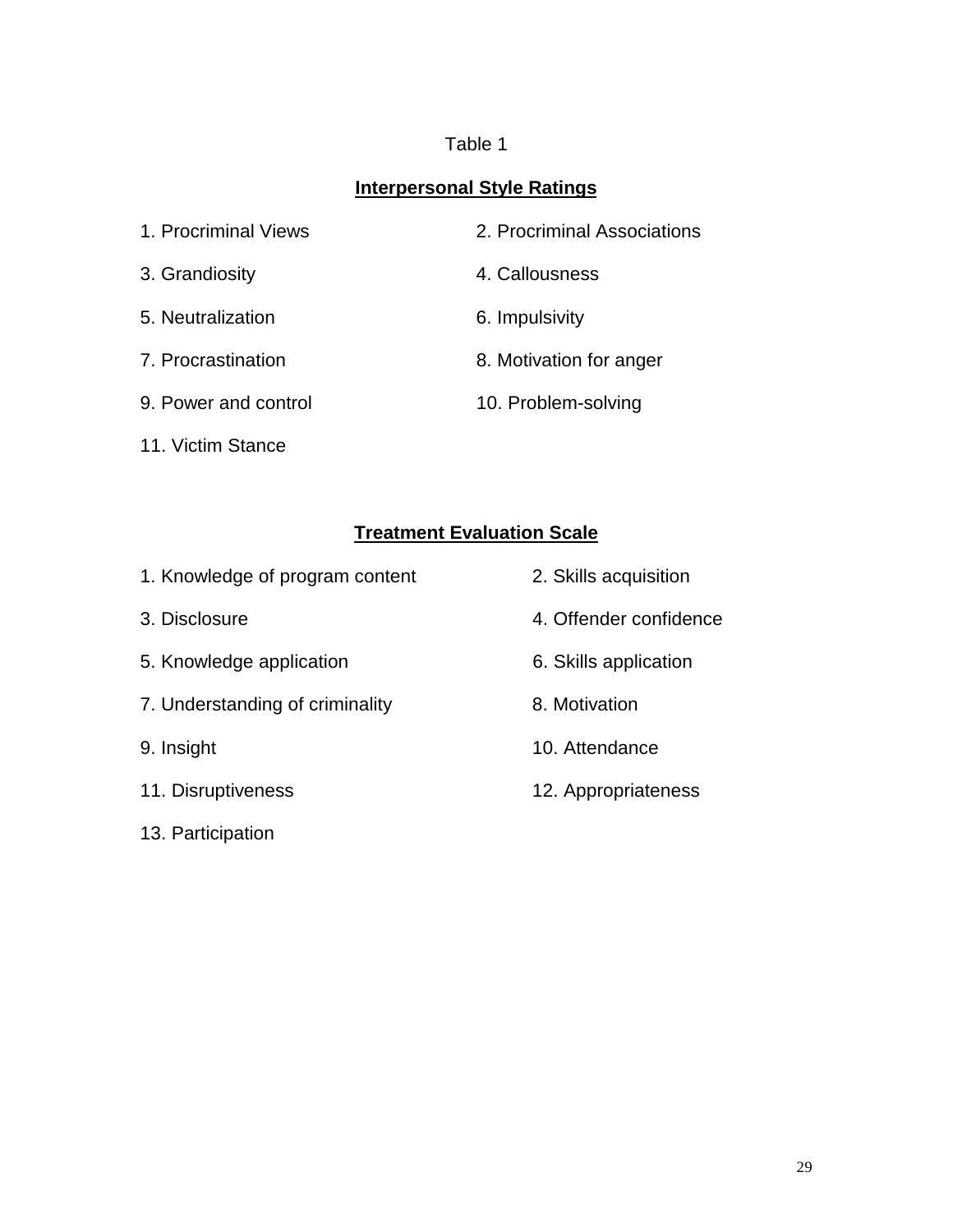### Table 2.

**University of Rhode Island Change Assessment scale** (URICA; Prochaska & DiClemente, 1992)

### **Precontemplation**

As far as I'm concerned, I don't have any problems that need changing.

### **Contemplation**

I think I might be ready for some self-improvement.

### **Action**

I am doing something about the problems that have been bothering me.

### **Maintenance**

It worries me that I might slip back on a problem I have already changed, so I am here to seek help.

### **Orientation to Treatment Scale** (OTS; Robinson & Weekes, 1994)

I can learn new ways of thinking about my behavior. I am willing to be open and honest about myself. If I let down my guard, others will manipulate me. I don't like it when someone is trying to figure me out.

### **Readiness to Change Questionnaire** (Rollnick, Heather, Gold, & Hall, 1992)

## **Precontemplation** I don't think I drink too much.

### **Contemplation**

Sometimes I think I should cut down on my drinking.

### **Action**

I am trying to drink less than I used to.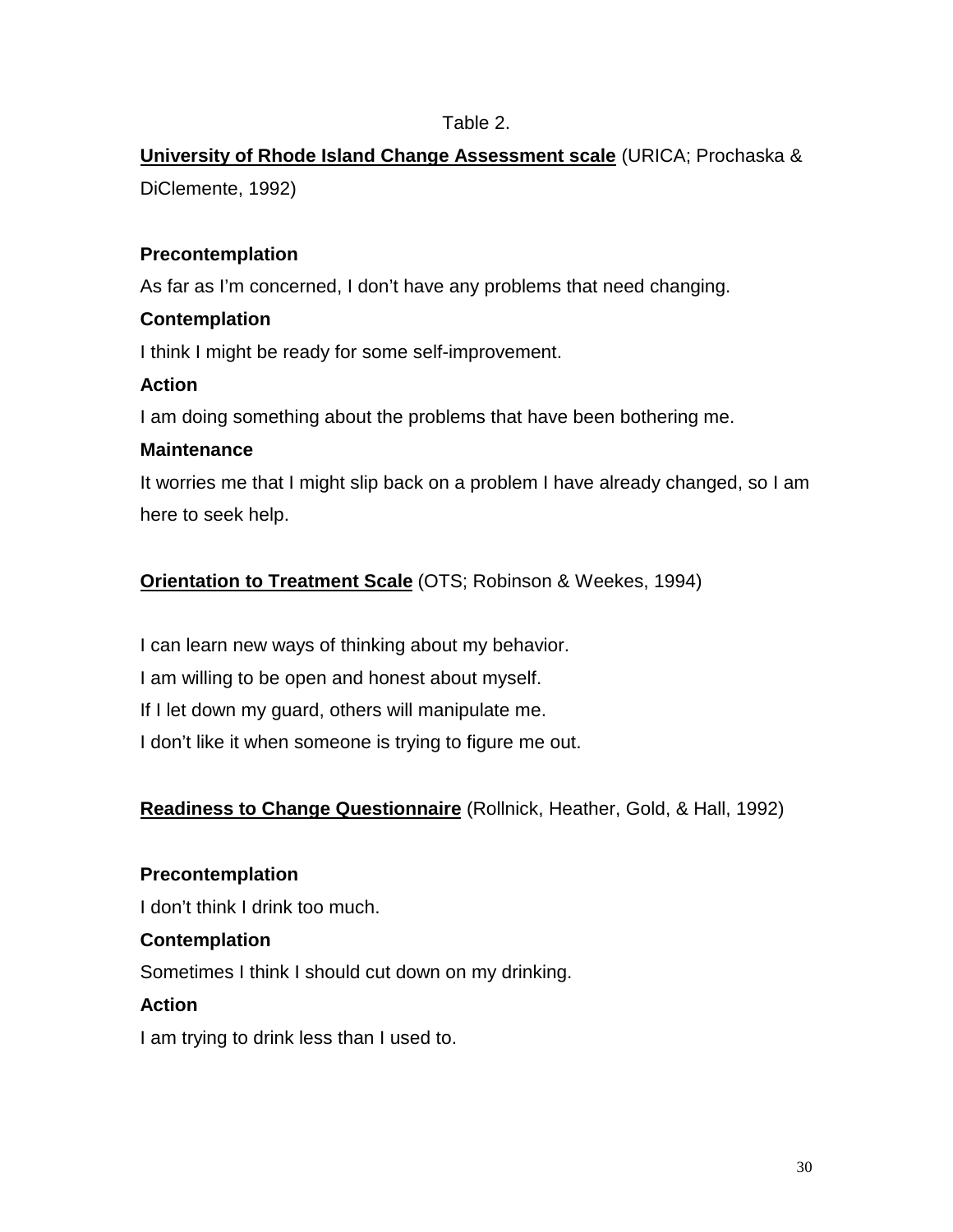| D.<br>HDL. |  |
|------------|--|
|------------|--|

| Variable                         | 1                        | 2    | 3                        | 4       | 5                        | 6      | $\overline{7}$ | 8                        | 9      | 10 <sup>1</sup>          | 11      | 12     | 13     |
|----------------------------------|--------------------------|------|--------------------------|---------|--------------------------|--------|----------------|--------------------------|--------|--------------------------|---------|--------|--------|
| Interpersonal                    |                          |      |                          |         |                          |        |                |                          |        |                          |         |        |        |
| <b>Style Rating</b>              |                          |      |                          |         |                          |        |                |                          |        |                          |         |        |        |
| 1. Pre test                      | $\overline{\phantom{a}}$ | .84* | $-.08$                   | $-.13*$ | $-26$                    | $-.16$ | $-.19$         | $-.21$                   | $-13$  | $-.23$                   | .06     | .02    | $.50*$ |
| 2. Post test                     |                          | --   | $-.12$                   | $-34$   | $-.40$                   | $-25$  | $-.27$         | $-32$                    | $-.26$ | $-0.35$                  | $-.04$  | $-.01$ | $.69*$ |
| Stages of Change:                |                          |      |                          |         |                          |        |                |                          |        |                          |         |        |        |
| Pre test                         |                          |      |                          |         |                          |        |                |                          |        |                          |         |        |        |
| 3. Precontemplation              | --                       |      | --                       | $.58*$  | .44*                     | $.51*$ | .28*           | .37                      | $.45*$ | .36                      | .03     | .31    | .08    |
| 4. Contemplation                 | --                       | --   | --                       | $-$     | .34                      | $.43*$ | $.43*$         | .32                      | $.53*$ | .36                      | $-0.08$ | .22    | $-.18$ |
| 5. Action                        | $-$                      | --   | $\overline{\phantom{a}}$ | --      | $\overline{\phantom{a}}$ | $.73*$ | .34            | $.46*$                   | $.61*$ | $.47*$                   | $-.00$  | .22    | $-.04$ |
| 6. Maintenance                   | --                       |      |                          |         | --                       | $-$    | $.43*$         | $.43*$                   | $.62*$ | $.65*$                   | .05     | .24    | $-.04$ |
| Stages of Change:                |                          |      |                          |         |                          |        |                |                          |        |                          |         |        |        |
| Post test                        |                          |      |                          |         |                          |        |                |                          |        |                          |         |        |        |
| 7. Precontemplation              | --                       |      |                          |         |                          |        | --             | $.77*$                   | $.69*$ | $.43*$                   | .05     | .11    | .09    |
| 8. Contemplation                 | --                       | --   | $-$                      | --      | $\overline{\phantom{a}}$ | $-$    | --             | $\overline{\phantom{a}}$ | $.84*$ | $.70*$                   | .05     | .28    | $-.00$ |
| 9. Action                        | --                       |      | --                       | --      | --                       | --     | --             | $\overline{\phantom{a}}$ | --     | .72*                     | .04     | .32    | $-.07$ |
| 10. Maintenance                  | --                       | --   | $- -$                    | --      | --                       | --     | --             | --                       | $-$    | $\overline{\phantom{a}}$ | .22     | .30    | $-.09$ |
| 11. BIDR <sup>a</sup> : Pre test | --                       | --   | --                       | --      | --                       | --     | $-$            | --                       | --     | $- -$                    | $- -$   | $.50*$ | $-11$  |
| 12. BIDR: Post test              | $-$                      | --   | --                       | --      | --                       | --     | --             | --                       | --     | $- -$                    | --      | --     | .12    |
| 13. Post Treatment:              |                          |      |                          |         |                          |        |                |                          |        |                          |         |        |        |
| Evaluation                       | --                       |      |                          |         |                          |        |                |                          |        |                          |         |        |        |
|                                  |                          |      |                          |         |                          |        |                |                          |        |                          |         |        |        |

# Intercorrelations between independent measures

Note.  ${}^{8}$ BIDR = Balanced Inventory of Desirable Responding,  ${}^{*}$  p < .004 (.05/13)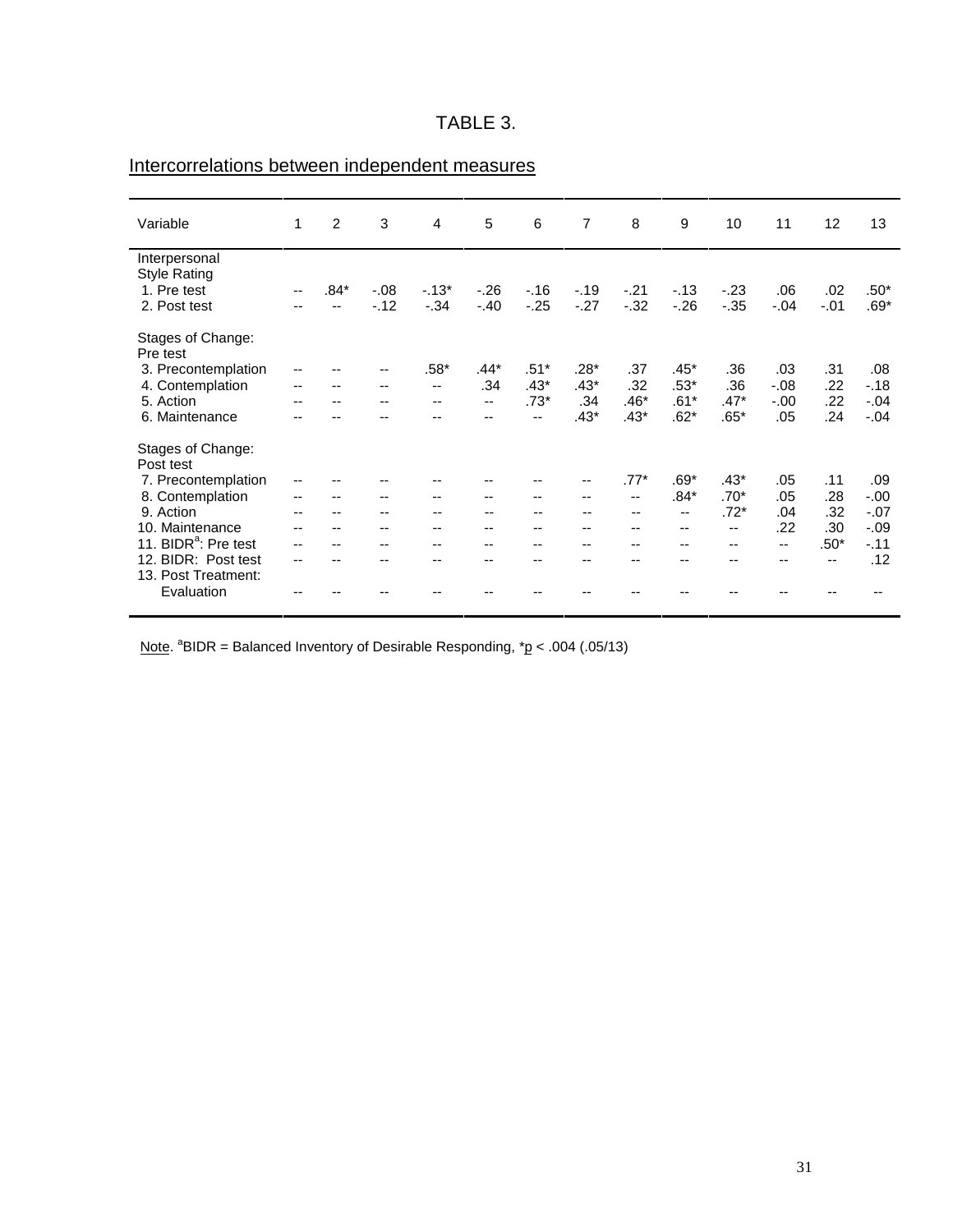### Table 4.

| Measure                                                                               | Pre test<br>(SD)<br>M                                     | Post test<br>(SD)<br>M                                       | t-value                          |
|---------------------------------------------------------------------------------------|-----------------------------------------------------------|--------------------------------------------------------------|----------------------------------|
| Interpersonal<br><b>Style Rating</b>                                                  | 34.60 (15.03)                                             | 45.22 (15.41)                                                | $6.57**$                         |
| <b>Stages of Change</b><br>Precontemplation<br>Contemplation<br>Action<br>Maintenance | 14.67 (4.22)<br>12.58 (3.25<br>3.24(3.62)<br>14.93 (3.91) | 13.51 (3.80)<br>13.12 (3.65)<br>12.68 (3.44)<br>15.21 (3.38) | $-2.00*$<br>n.S.<br>n.s.<br>n.s. |
| BIDR <sup>a</sup>                                                                     | 119.52 (18.18)                                            | 126.81 (18.30)                                               | n.s.                             |
| Post treatment<br><b>Evaluation Rating</b>                                            | NA.                                                       | 28.14 (6.83)                                                 | NA                               |

### Pre and post test scores for independent measures

Note.  ${}^{a}$ BIDR = Balanced Inventory of Desirable Responding.  ${}^{*}$ p < .05;  ${}^{*}$ \*p < .01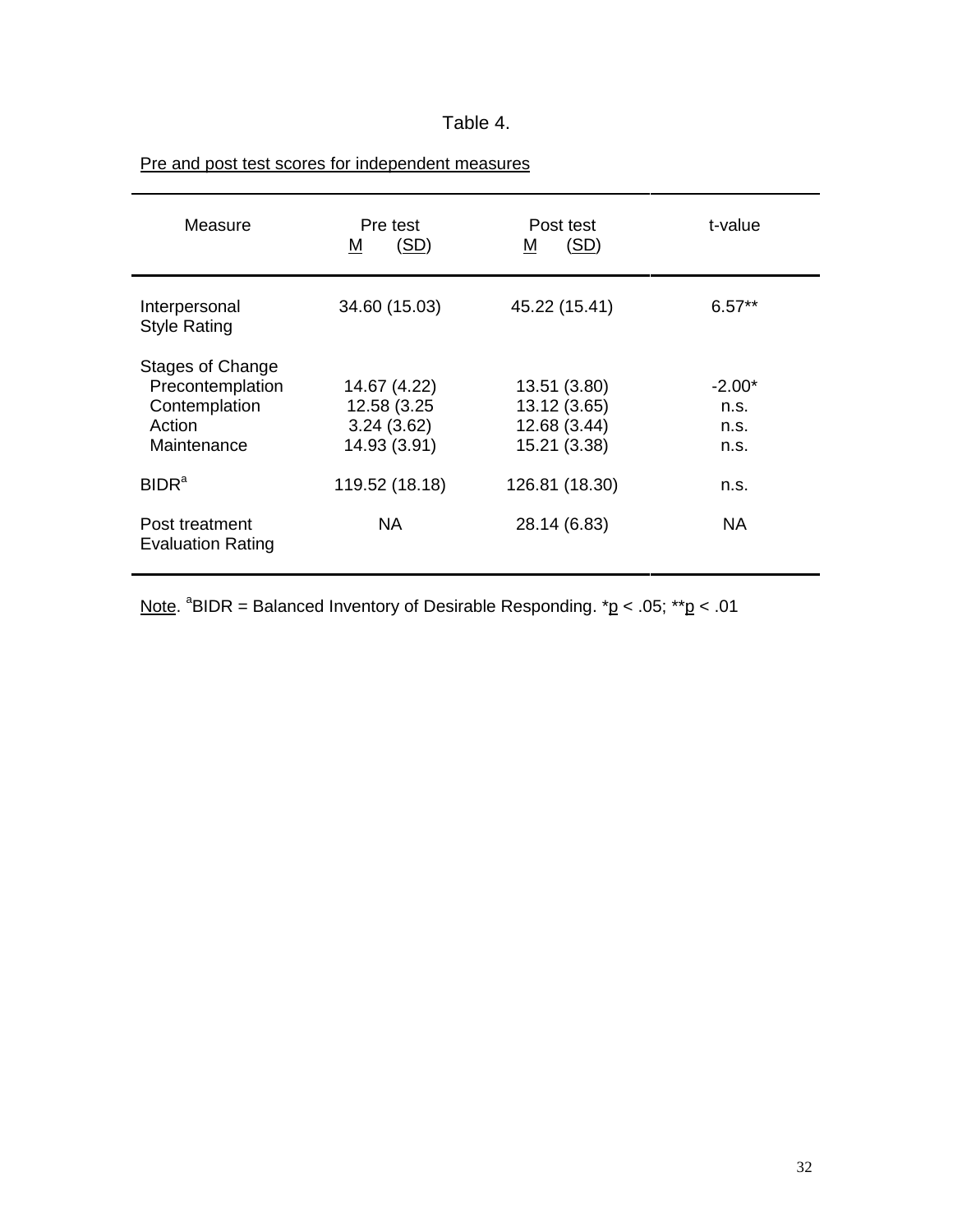#### References

- American Psychiatric Association. (1994). Diagnostic and statistical manual of mental disorders (4th ed.). Washington, DC: Author.
- Andrews, D. A., & Bonta, J. (1994) The psychology of criminal conduct. Cincinnati, OH: Anderson Publishing.
- Barbaree, H. E. (1993). Denial and Minimization Among Sex Offenders Forum on Corrections Research, 3, 30-33.
- Barbaree, H. E., Seto, M. C., & Maric, A. (1996). Sex offender characteristics, response to treatment, and correctional release decisions at the Warkworth Sexual Behaviour Clinic. Research Report, Forensic Division, Clarke Institute of Psychiatry.
- Correctional Service of Canada. (1994). All staff survey: Final Report. Research Report SR-1. Ottawa, Canada: Correctional Service of Canada.
- Correctional Service of Canada. (1995). National Inmate Survey: Final Report. Research Report SR-2. Ottawa, Canada: Correctional Service of Canada.
- Dana, R. (1993). Multicultural assessment perspectives for professional psychology. Boston: Allyn & Bacon.
- Gendreau, P. (1996). The principles of effective intervention with offenders. In A. T. Harland (Ed.), Choosing correctional options that work: Defining the demand and evaluating the supply. (pp. 117-130).Thousand Oaks, CA: Sage.
- Hanson, R. K. & Bussière, M. T. (1996). Predictors of sexual offender recidivism: A meta-analysis. User Report: 1996-04, Ottawa: Solicitor General of Canada.
- Heilbrun, K. S., Bennett, W. S.. Evans, J. H. Offult, R. A., Reiff H. J., & White, A. J. (1988). Assessing treatability in mentally disordered offenders: A conceptual and methodological note. Behavioral Sciences and the Law, 6, 479-486.
- Heilbrun, K. S., Bennett, W. S.. Evans, J. H. Offult, R. A., Reiff H. J., & White, A. J. Assessing Treatability in Mentally Disordered Offenders: Strategies for Improving Reliability. Forensic Reports, 5, 85-96.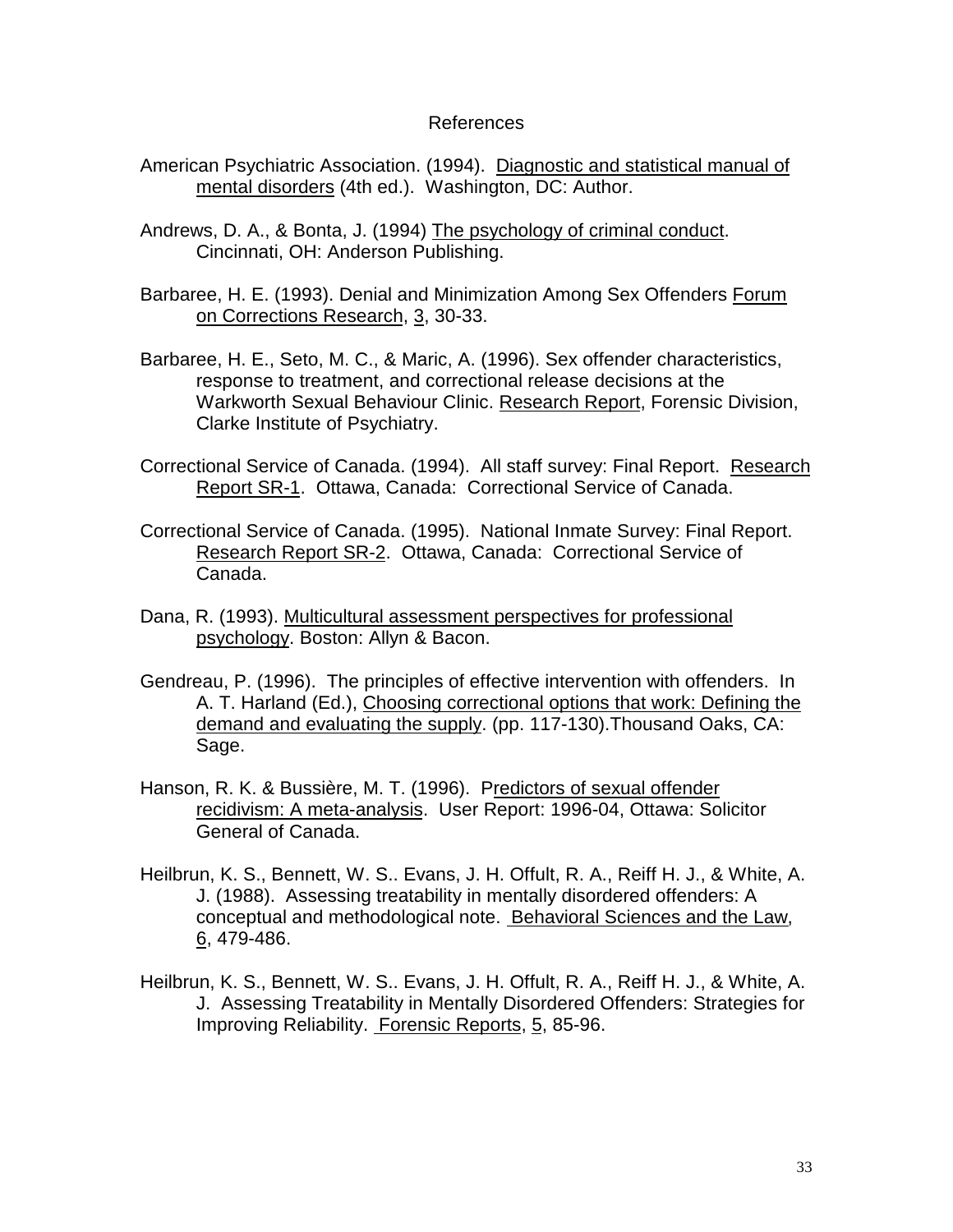- Knight, R. A., Prentky, R. A., & Cerce, D. D. (1994). The development, reliability, and validity of an inventory for the multidimensional assessment of sex and aggression. Criminal Justice and Behavior, 21, 72-94.
- Marques, J. K., Day, D. M., Nelson, C., & West, M. A. (1994). Effects of cognitive-behavioral treatment on sex offender recidivism: Preliminary results of a longitudinal study. Criminal Justice and Behavior, 21, 28-54.
- Marshall, W. L. & Serin, R. C. (in press). Personality disorders. In S. M. Turner and M. Hersen (Eds.), Adult Psychopathology and Diagnosis (Third Edition).
- Michenbaum, D., & Turk, D. C. (1987). Facilitating treatment adherence: A practitioner's guidebook. New York: Plenum.
- Miller, W. R. (1985). Motivation for treatment: A review with special emphasis on alcoholism. Psychological Bulletin, 98, 84-107.
- Miller, W. R., & Rollnick, S. (1991). Motivational Interviewing. New York: Guilford.
- Millson, W. A, Weekes, J. R., & Lightfoot, L. O. (1995). The Offender Substance Abuse Pre-Release Program: Analysis of intermediate and post-release outcomes. Research Report R-40. Ottawa, Canada: Correctional Service of Canada
- Monahan, J. & Steadman, H. J. (1994). (Eds.). Violence and mental disorder: Developments in risk assessment. Chicago, IL: University of Chicago Press.
- Motiuk, L. L. (in press). Assessment methods in corrections. Expanding on What Works, Conference Proceedings. International Community Corrections Association.
- Preston, D. L. & Murphy, S, (in press). Therapeutic engagement of treatmentresistant-clients. Forum on Corrections Research.
- Prochaska, J. O.& DiClemente, C. C. (1986). Toward a comprehensive model of change. In W. R. Miller and S. Rollnick (Eds.). Motivational interviewing: Preparing people to change addictive behavior. Guilford Press: New York.
- Prochaska, J. O., DiClemente, C. C., & Norcross, J. C. (1992) In search of how people change: Applications to addictive behaviors. American Psychologist, 47, 1102-1114.
- Quinsey, V. L. (1988). Assessments of the treatability of forensic patients. Behavioral Sciences and the Law, 6, 443-452.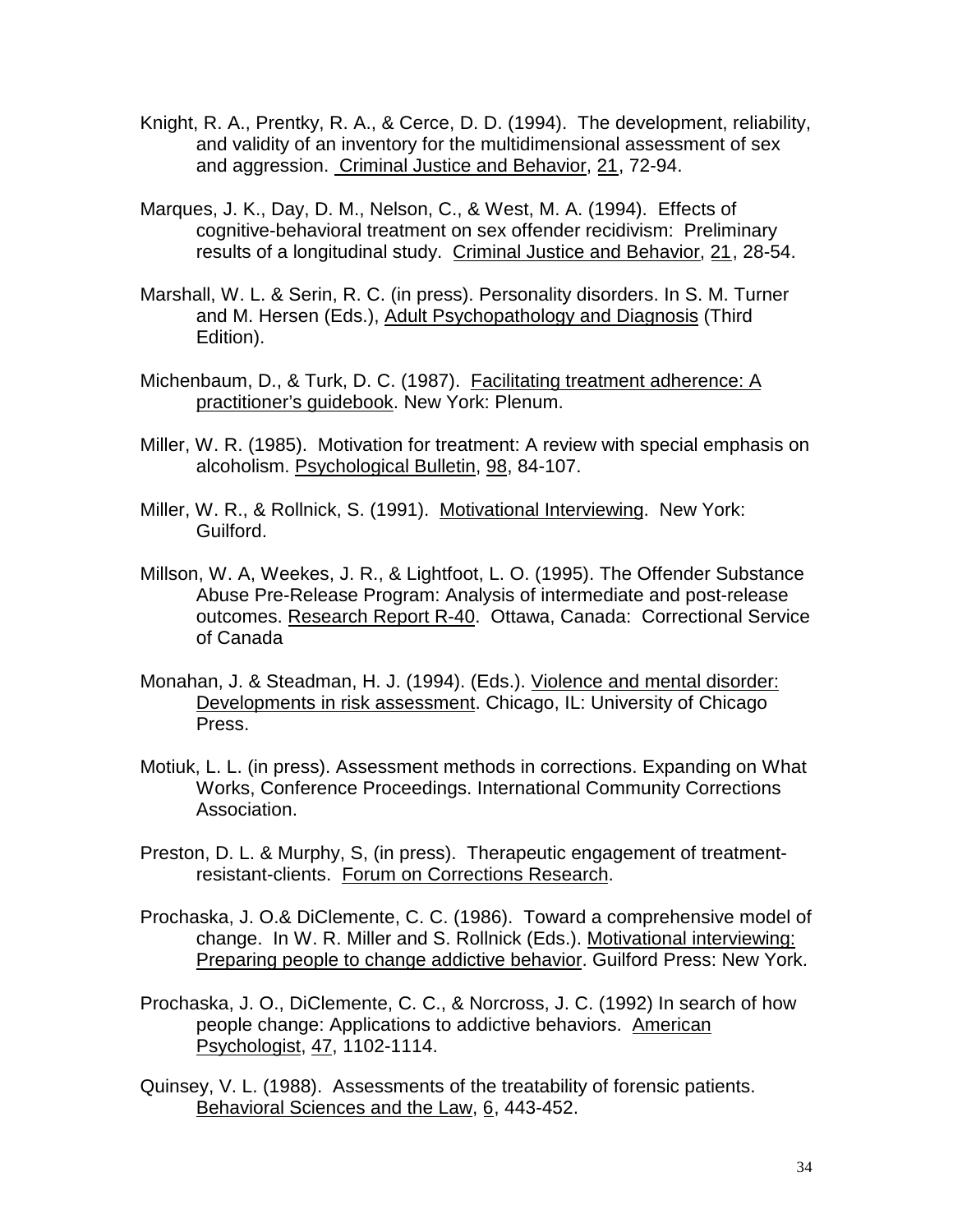- Quinsey, V. L., Khanna, A., & Malcolm, B. (1996). A retrospective evaluation of the Regional Treatment Centre Sex Offender Program. Unpublished manuscript.
- Quinsey, V. L. & Maguire, A. (1983). Offenders Remanded for a Psychiatric Examination: Perceived Treatability and Disposition. International Journal of Law and Psychiatry, 6, 193-205.
- Quinsey, V. L., Rice, M. E., Harris, G. T., and Lalumière, M. L. (1993). Assessing treatment efficacy in outcome studies of sex offenders. Journal of Interpersonal Violence, 8, 512-523.
- Quinsey, V. L., & Walker, W .D. (1992). Dealing with dangerousness: Community Risk Management Strategies with violent offenders. In D. V. Peters, R. J. McMahon, & V. L. Quinsey (Eds.), Aggression and violence throughout the lifespan (pp. 244-262). Newbury Park, CA: Sage.
- Rice, M. E., Harris, G. T., Quinsey, V. L. (1996). Treatment of forensic patients. In B. Sales, & S. Shah (Eds.), Mental health and the law: Research, policy, and practice (pp. 141-190). New York: Carolina Academic Press.
- Robinson, D. (1995). The impact of cognitive skills training on postrelease recidivism among Canadian Federal Offenders. Research Report R-41. Ottawa, Canada: Correctional Service of Canada.
- Rogers, R. & Webster, C. D. (1989). Assessing Treatability in Mentally Disordered Offenders. Law and Human Behavior, 13 , 19-29.
- Serin, R. C. (1995a). Psychological intervention in corrections. In T. A. Leis, L. L. Motiuk, and J. R. P. Ogloff (Eds.). Forensic psychology: Policy and Practice in Corrections, (p. 36-40). Correctional Service of Canada.
- Serin, R. C. (1995b). Treatment responsivity in criminal psychopaths, Forum on Corrections Research, 7, 23 - 26.
- Serin, R. C. (1995). Persistently violent (Nonsexual) offenders: A program proposal. Correctional Services of Canada Research Report, R-42.
- Serin, R. C. (1996). The Antecedents to Crime Inventory: Preliminary findings. Manuscript in preparation.
- Serin, R. C., & Kuriychuk, M. (1994). Social and cognitive processing deficits in violent offenders: Implications for treatment. International Journal of Law and Psychiatry, 17, 431-441.